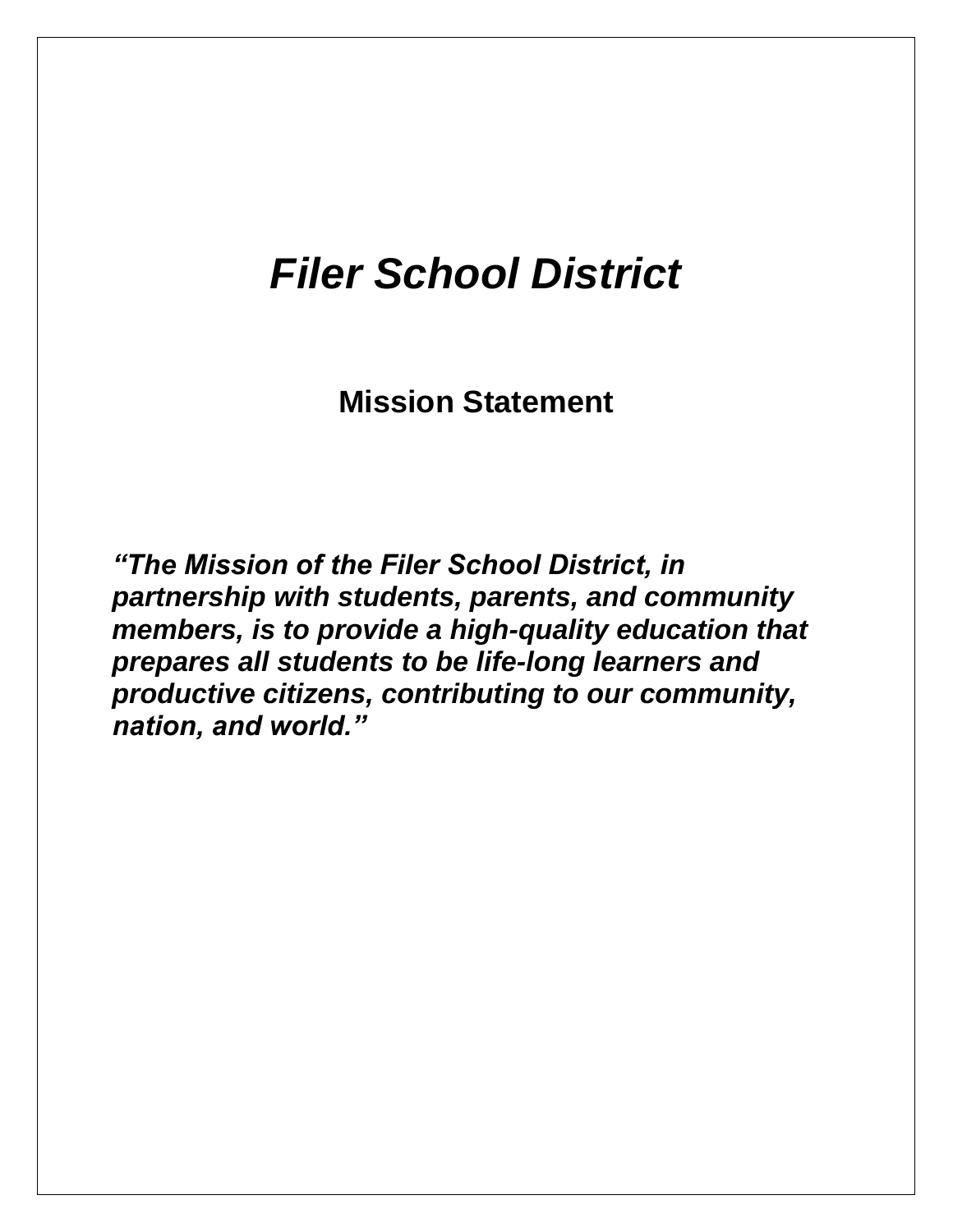# **PARENT / STUDENT HANDBOOK**

## **TABLE OF CONTENTS**

| <b>Filer Elementary Policies and Procedures</b>                                  |
|----------------------------------------------------------------------------------|
|                                                                                  |
|                                                                                  |
|                                                                                  |
|                                                                                  |
|                                                                                  |
| <b>Parent - Student Services</b>                                                 |
|                                                                                  |
|                                                                                  |
|                                                                                  |
|                                                                                  |
| Library                                                                          |
|                                                                                  |
|                                                                                  |
|                                                                                  |
| <b>Student Activities</b>                                                        |
|                                                                                  |
|                                                                                  |
|                                                                                  |
|                                                                                  |
| <b>Student Academics</b>                                                         |
|                                                                                  |
|                                                                                  |
|                                                                                  |
|                                                                                  |
|                                                                                  |
|                                                                                  |
|                                                                                  |
|                                                                                  |
| <b>Student Behavioral Expectations</b>                                           |
|                                                                                  |
| Sexual Harassment, Discipline Plan, Playground Rules---------------------- 18-21 |
|                                                                                  |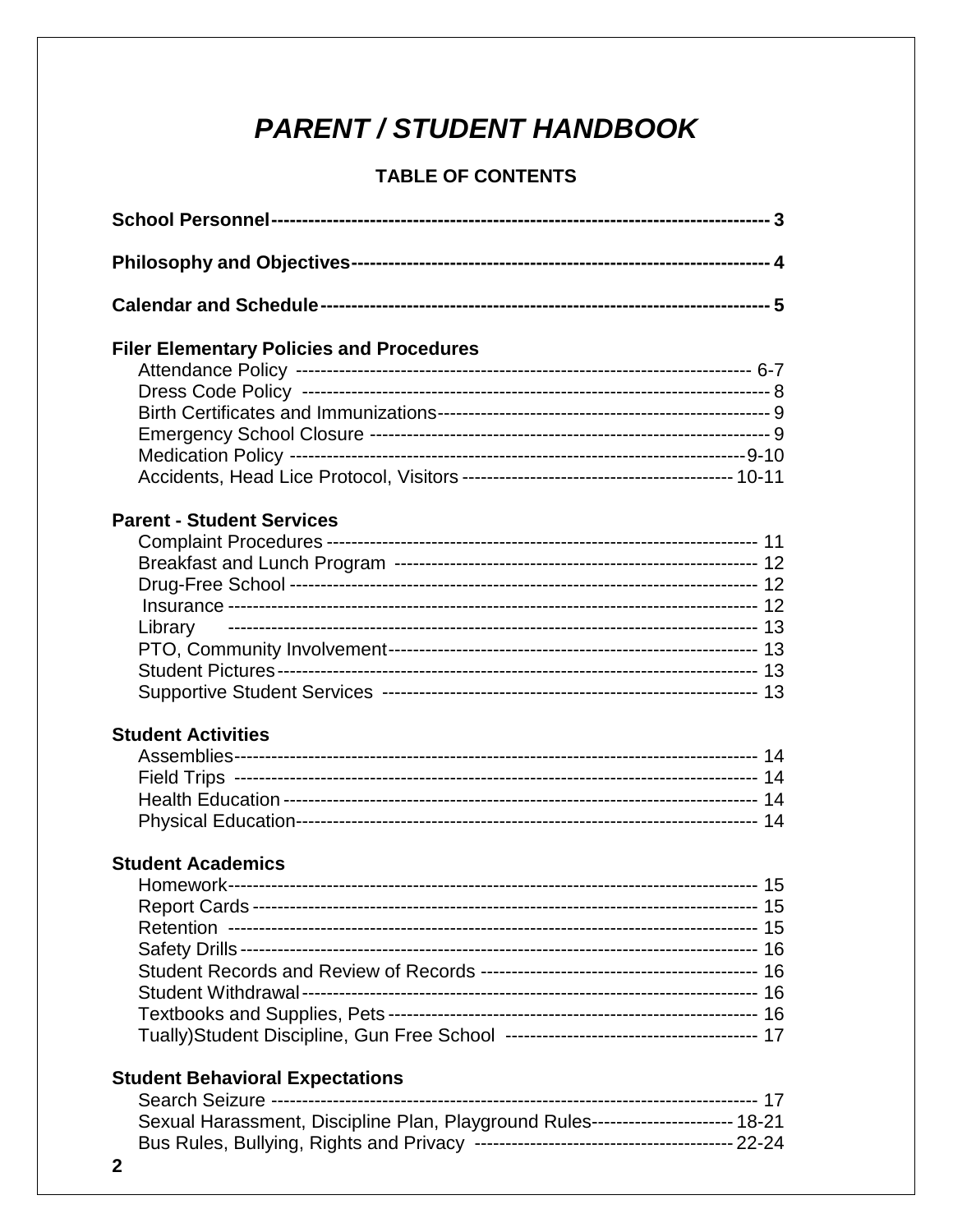# *Filer Elementary School*

#### **BOARD OF TRUSTEES:**

Bryce Bowman Bill Deetz Fred Jaynes Judy Hoffman Aaron Williams

#### **ADMINISTRATION:**

#### **FACULTY:**

*Pre-School* Jennifer Stephens

*Kindergarten* Melanie Hunsaker, Christine Knight, Sarah Spiers

*1 st Grade*  Crissie Gard, Angela Lamoreaux, Jill Mai/ Kellie Sligar, Angela Oglesbee, Parker **Twiss** 

*2 nd Grade*  Carol Beeson, Tina Black, Betty Leppert, Camille Paxton, Rebecca Whitted

*3 rd Grade*  Stacie Beem, Trent Cline, Andrea Garner, Kristie Shobe

| Librarian        |                                                                                      |
|------------------|--------------------------------------------------------------------------------------|
| <b>Title One</b> |                                                                                      |
| Migrant          |                                                                                      |
|                  |                                                                                      |
|                  | Special Education Teachers--------------------------------Jan Johnson, Stacy Schrock |
| Speech           |                                                                                      |
|                  |                                                                                      |
|                  |                                                                                      |
| <b>Music</b>     |                                                                                      |
|                  |                                                                                      |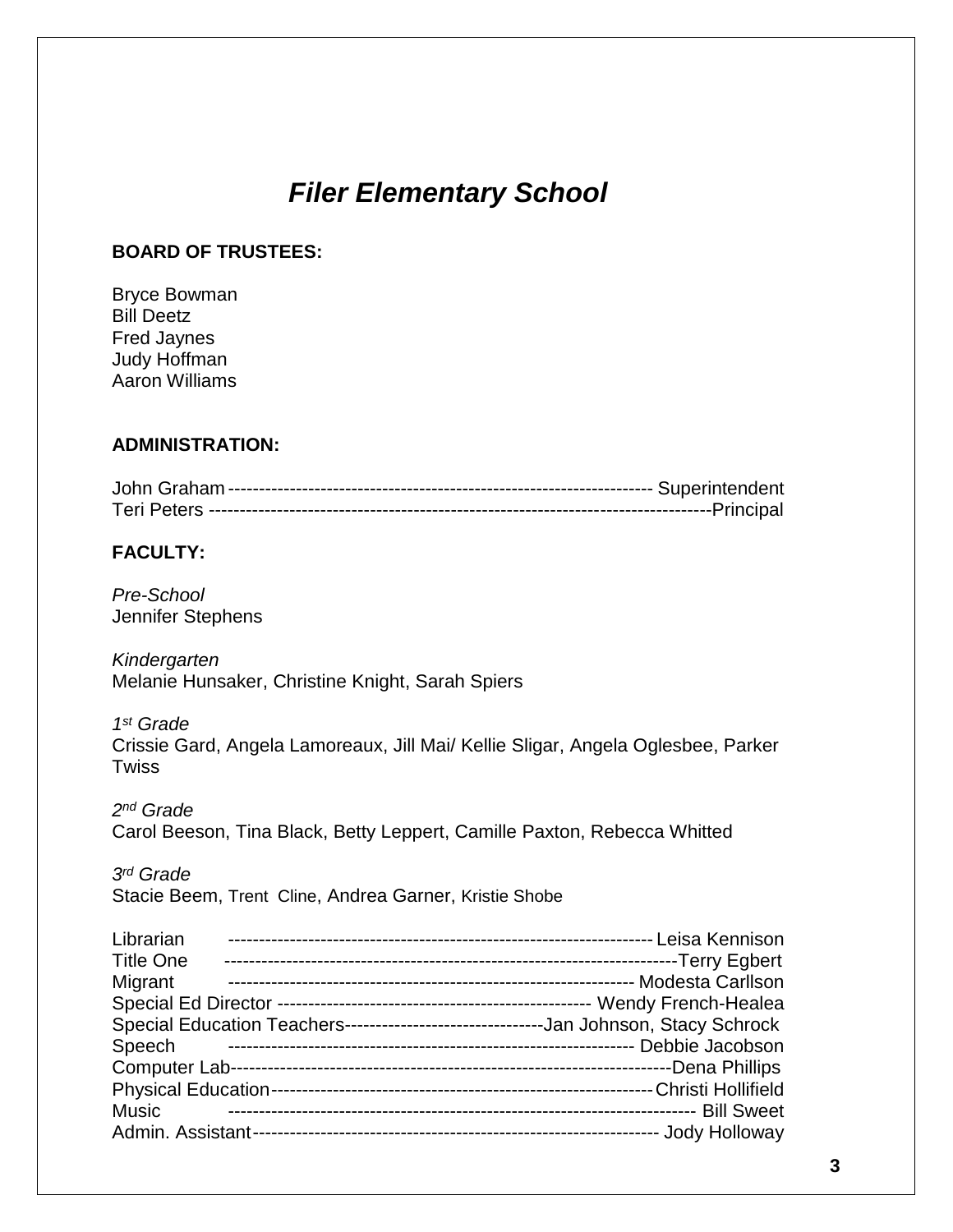# *Philosophy and Objectives*

## *Of*

# *Filer Elementary School*

Filer Elementary School strives to recognize the individual differences of students in order to provide them with basic skills, knowledge and learning activities that will prepare them for participation in our society.

Filer Elementary School strives to provide a supportive environment in which students will be encouraged to become socially responsible citizens.

Filer Elementary School believes in promoting appropriate growth and development of each student by cooperating with others, primarily the family and community.

Filer Elementary School believes in providing each student with the opportunity to:

- 1. Develop a positive self-concept.
- 2. Develop self-discipline and self-direction.
- 3. Value learning as a life-long endeavor.
- 4. Gain factual knowledge in the basic skills.
- 5. Experience activities relating to physical fitness and appreciation of fine arts.
- 6. Participate in democratic experiences.

Filer Elementary School adheres to Filer School District Philosophy and Goals in their entirety. (Board Policy I.1)

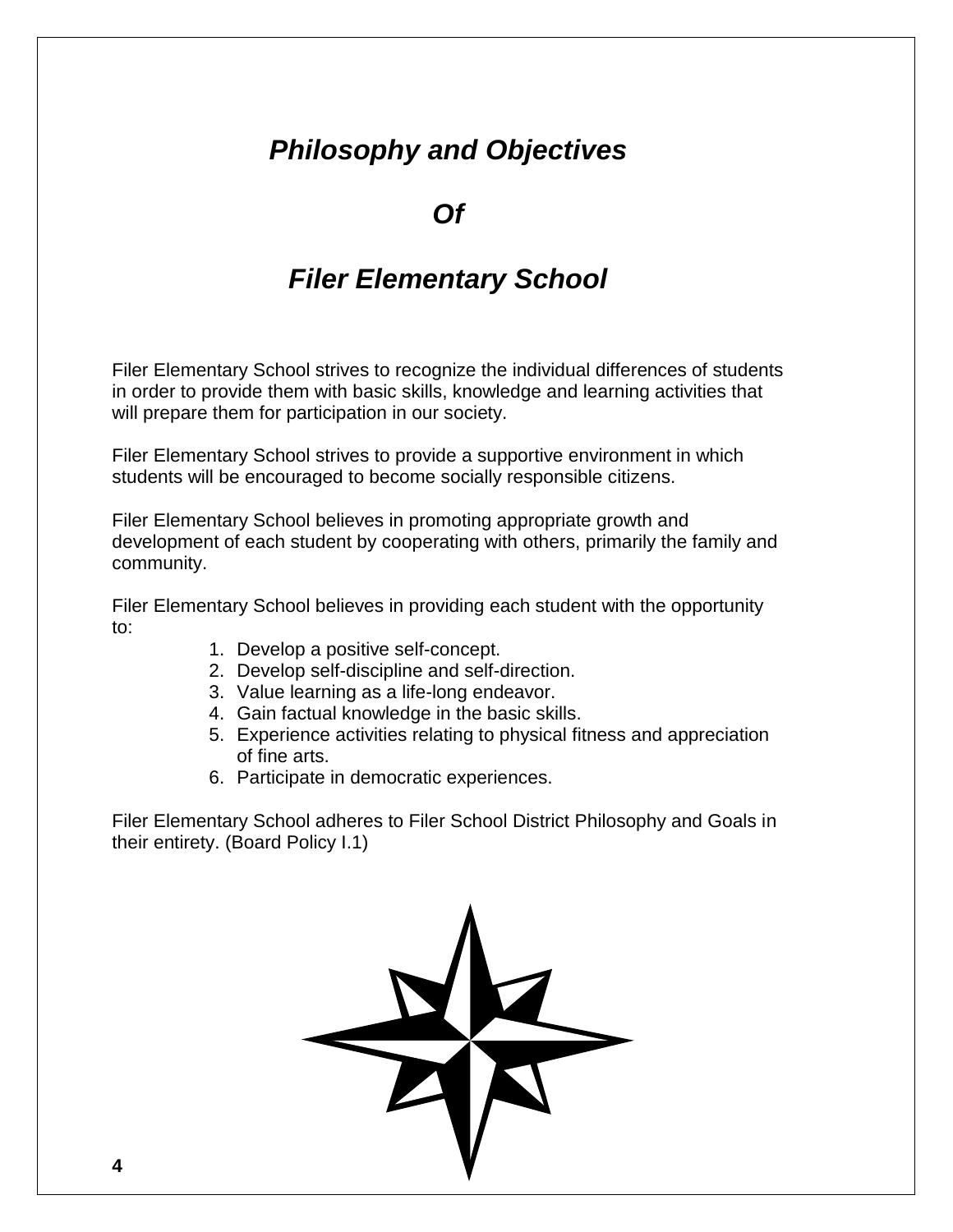# *FILER ELEMENTARY SCHOOL Calendar and Schedule*  2019-2020

| January 6          |  |
|--------------------|--|
| January 20         |  |
| February 17        |  |
| February 28        |  |
| March <sub>2</sub> |  |
| March23-27         |  |
| April 20           |  |
| May 25             |  |
| <b>May 28</b>      |  |
| May 29             |  |

## *Bell Schedule*

| 8:00 am             | --Supervision Begins         |
|---------------------|------------------------------|
| $8:20$ am           |                              |
| $8:30$ am           |                              |
|                     |                              |
|                     |                              |
| $11:15$ pm--        |                              |
| $11:20 - 12:15$ pm- |                              |
| $11:30 - 12:15$ pm- |                              |
| $11:45 - 12:30$ pm- |                              |
|                     |                              |
|                     |                              |
| $1:30 - 1:45$ pm    |                              |
|                     |                              |
|                     | <b>School Dismissal Bell</b> |

**Students must leave the school building and ground at the 3:12pm dismissal bell. They should go straight home but may return to the playground at 4:00 pm.**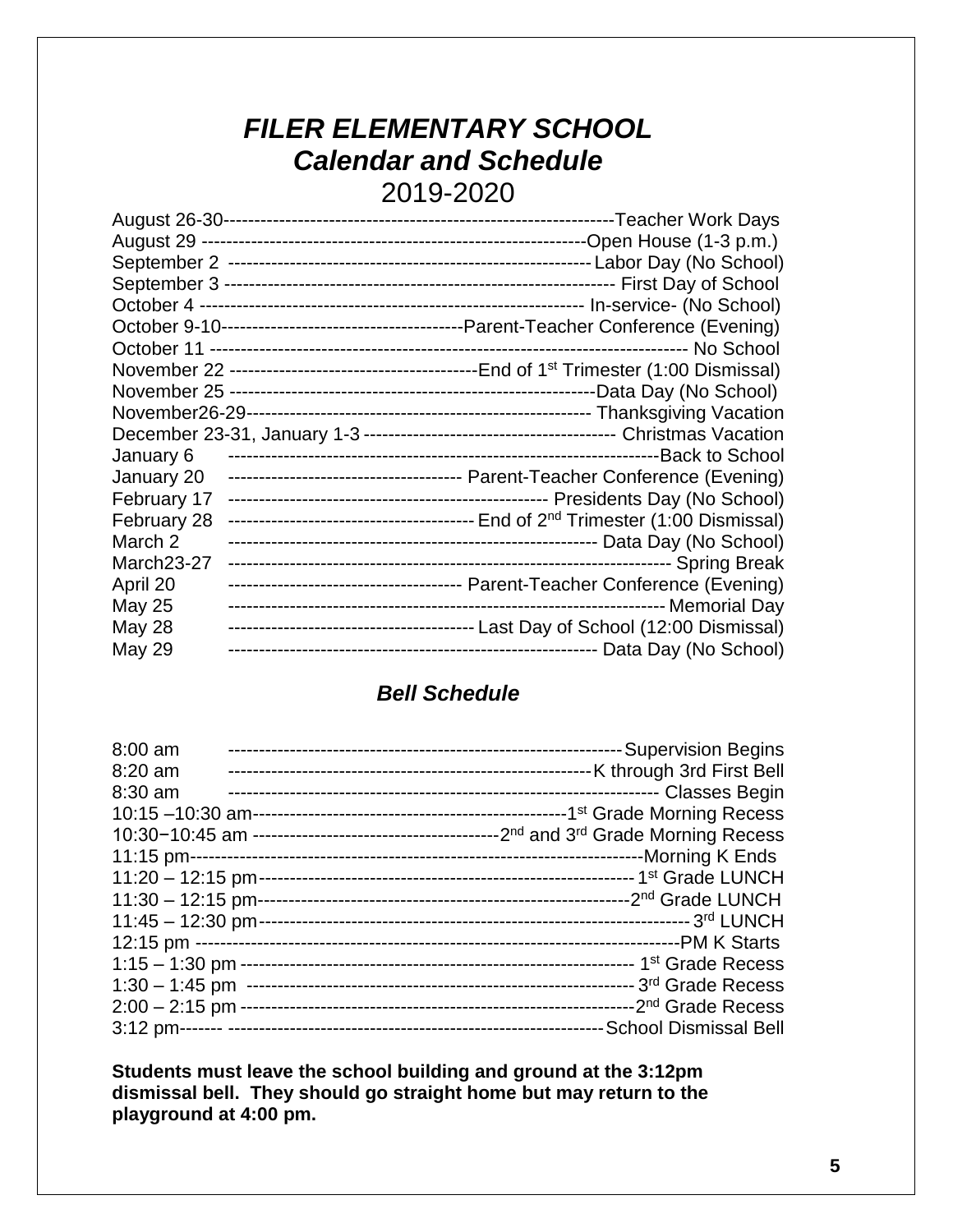# *Policies and Procedures*

#### **ATTENDANCE POLICY**

We believe that student attendance is essential to student success and the role of the elementary school is to prepare students for a successful school experience.

Absences are divided into either "excused" or "unexcused".

#### **UNEXCUSED ABSENCES**

An unexcused absence is one where parent/guardian does not notify office of student's absence by phone, email or note. An unexcused absence will be excused when student presents a written excuse from parent/guardian or parent/guardian calls office.

After missing school students should do the following:

- 1. Bring a signed note if parent/guardian did not call office and pick up an absence slip from office.
- 2. Ask each teacher for make-up work.
- 3. Do make-up work and turn into teacher.

Students will be given two school days for each day missed to complete make-up work. It is the sole responsibility of the student to make arrangements with his/her teachers for make-up work.

We encourage parents/guardians to call for the student's assignments when they are absent. Parents will only be able to pick up the assignments before school, noon or after school except in an emergency.

The office will call home each day a student is absent. Contact with a parent is preferred and a message will be left if the parent is unable to answer. The following are guidelines for required attendance.

#### **Eighteen (18) days will be the maximum number of days a student can be absent per school year without affecting progression to the next grade level.**

If a student misses more than eighteen (18) days, the student and parents/guardian will appeal retention at current grade level to a committee consisting of three (3) staff members, and the principal. This committee will hear student's side and render a decision by a majority vote.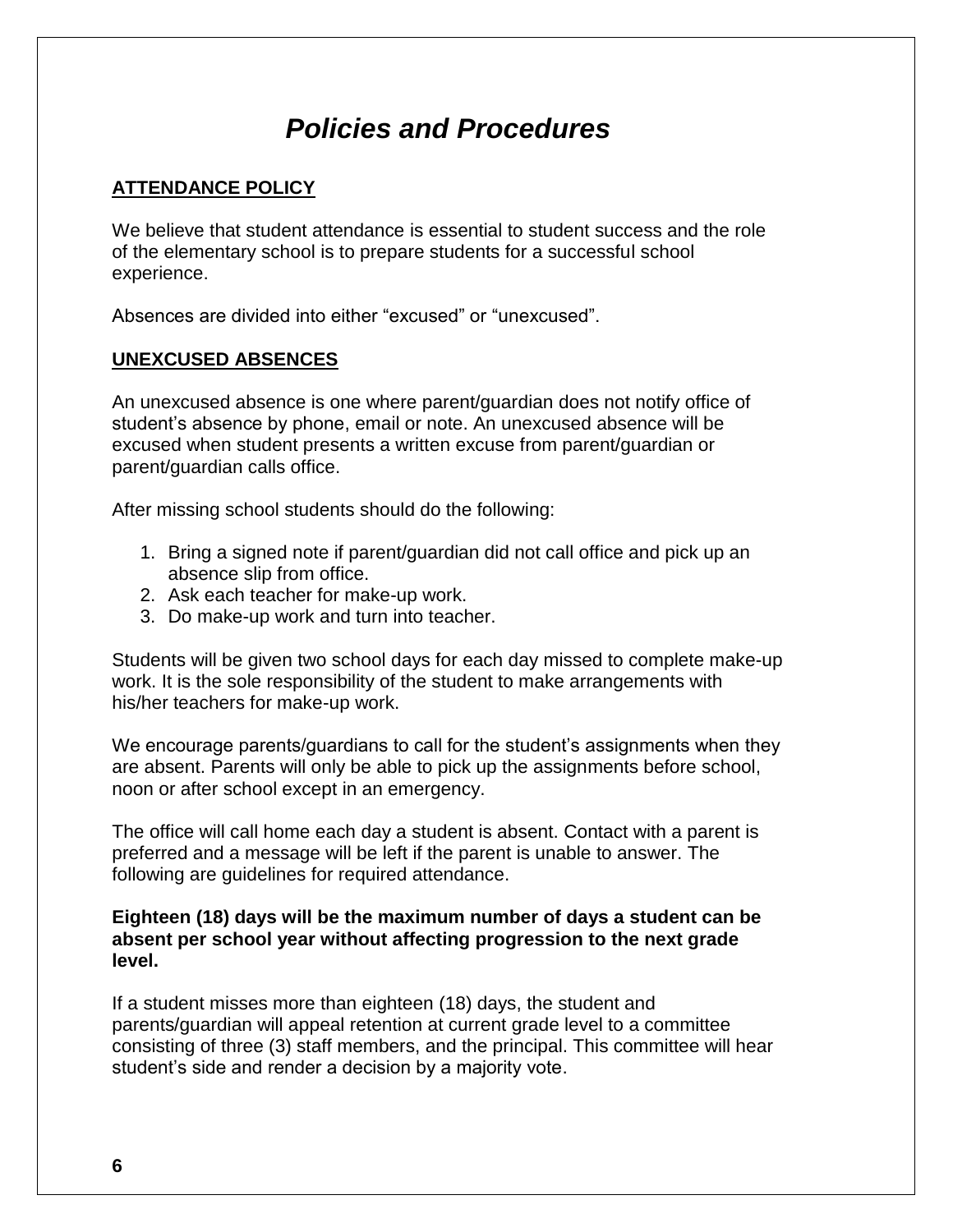Letters at the following increments will be sent to notify parents/guardians:

\*6 absences- possible referral to Twin Falls County Truancy Court if all absences occur in the first trimester.

\*10 absences- possible referral to Twin Falls County Truancy Court if all absences occur in the first trimester.

\*15 absences- referral to Twin Falls County Truancy Court Program.

\*More than 18 absences- Notification letter and appear before attendance committee.

## **Advance Make-Up Work**

If a student knows in advance that he/she will have to miss school for doctor's appointments, family vacations, etc. he/she should present a note from parents/guardians at least one week in advance to the office. Parents/ students can get make-up work from their teacher for the time they will be absent. These are considered excused absences with a note from parent/guardian and count toward the total 18 days.

## **Truancy**

Truancy is defined as being absent without parental/guardian and school permission.

Truancy will be counted toward total number of days absent and also carry the following consequences:

- First Offense- after school detention with credit for work missed, parent will be notified.
- Second Offense-after school detention, parents notified and referral to Status Offender Program. Parent/Guardian, student and principal conference to review attendance policy.
- Third Offense- In-School suspension with no credit for work missed or made up during suspension. Case is referred to school board for proper action under the provisions of the Idaho State Code Sec. 33-205.

## **CLOSED CAMPUS**

Students may not leave campus during the day without receiving a permit to leave through the office. Upon returning to school, students will be required to check back in through the office.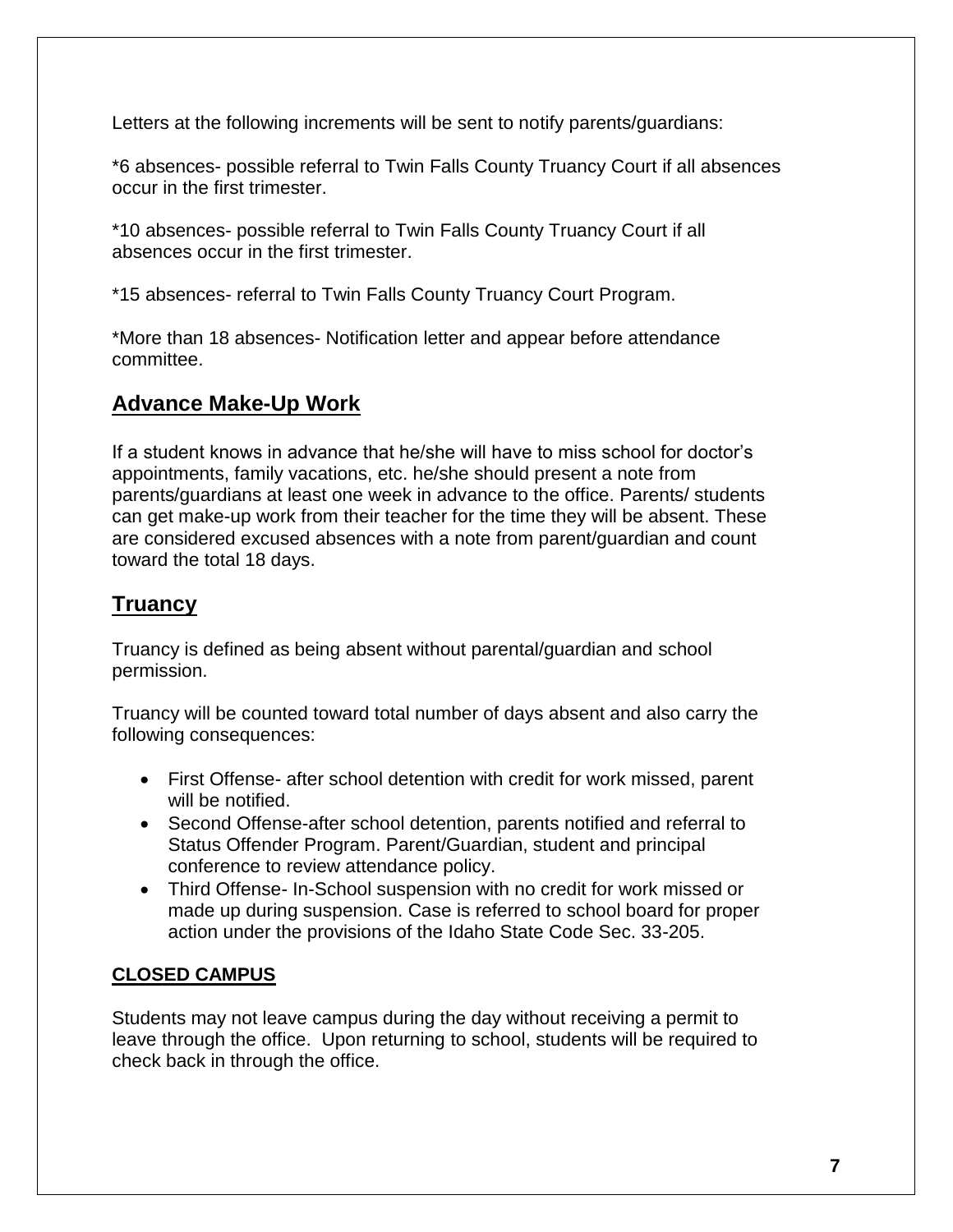Leaving campus without permission is a major disciplinary violation. The parents or guardians will be notified immediately by phone upon verification of each instance. In the event a parent cannot be notified by phone, written notification will be by certified letter.

#### **DRESS CODE**

It is our goal to establish a dress code that will allow students to project the best of themselves, their parents and our school. We believe a student dress code will help teach students the importance of looking their best through appropriate dress, which will help prepare them for the work environment. In general, we expect all students to dress neatly and cleanly and in a way that does not interfere with or disrupt the educational process. The principal is given the final authority to determine if dress is disruptive and/or inappropriate for school.

- ❑ Dress appropriately for the weather and seasons, no shorts in winter and no shorts above mid-thigh at any time.
- ❑ Clothes should cover the mid-section when worn in normal fashion.
- ❑ Any clothing that displays alcohol, drugs, violence, obscene language and/or any other inappropriate topics are not allowed.
- ❑ No excessively tight or loose baggy clothing will be permitted.
- ❑ Pants must be worn at hip level and not show underwear above the waist or below the pant legs.
- ❑ Hats and other head coverings may not be worn inside the building.
- ❑ Halter- tops, spaghetti straps, tube tops or other suggestive clothing is not permitted.
- ❑ Elaborate jewelry or jewelry that could be used to injure another student (chains, spiked collars or bracelets or pins) is not allowed.
- ❑ By law, shoes must be worn at all times during the regular school day. Shoes with in-line skates are not allowed.
- ❑ Excessive makeup is considered inappropriate.
- ❑ Students may not wear jewelry or pins affixed to their body or faces.

We do not intend to cover every potential possibility in this dress code. Our intent is to give parents and students an idea, in our judgment, of what is and is not appropriate. We hope this will be a learning opportunity for our students and also provide support to parents whose children need enforceable rules backed by school expectations.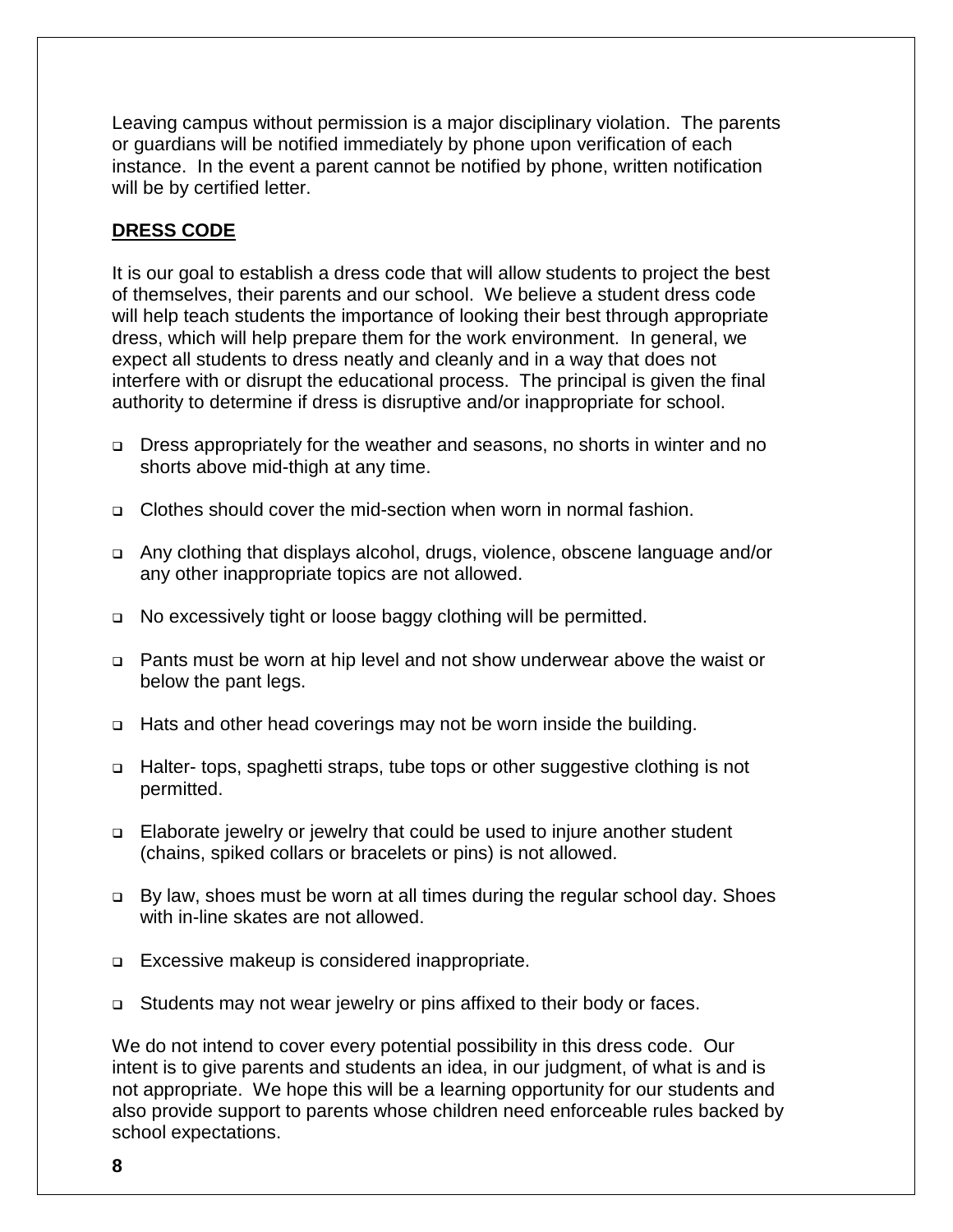#### **BIRTH CERTIFICATES**

Parents or guardians enrolling a student in the Idaho Public School System are required to provide to the local education agency a certificate of birth and a social security number for the enrolling child.

#### **IMMUNIZATIONS**

Parents or guardians enrolling a student in the Idaho Public School System are required to have their children immunized with five doses of DPaT, four Polio, two Measles, Mumps, & Rubella, three Hepatitis B, two Hepatitis A and two Varicella.

#### **LEGAL RESIDENCE AND PRIMARY LANGUAGE**

It is required to give the legal residence and primary language used by the student when enrolling.

#### **EMERGENCY SCHOOL CLOSURE (Board Policy E.1)**

Generally, schools remain open regardless of the weather. However, we occasionally have situations that would present clear danger to children attending school. On those occasions, the superintendent of schools will determine the need for emergency closure. Should school closure become necessary, your child will be dismissed from school at an irregular time. School buses will continue to run, but at the early dismissal hour. Students will be asked to go to the name and address designated by you on the Emergency Closure form.

Please keep this information updated in the school office. Should an emergency closure of school be necessary prior to school's opening in the morning, it will be announced with Swift K12 and over local radio station and television stations. Please do not call the principal or superintendent regarding school closure. Often, they are waiting on calls from police or highway crews and communication lines need to remain open.

#### **MEDICATION POLICY (Board Policy J.21)**

The policy on medication specifically concerns students with long- term chronic illness or disability requiring medication during the school day. Only in those cases where failure to take the prescribed medication would jeopardize the child's health should the school's designated personnel administer or supervise the administration of prescribed medication. Such administration will follow these guidelines:

- 1. Failure to administer medication would jeopardize the health of the pupil.
- 2. School staff will be notified of pupils requiring medication.
- 3. Written statements shall be required from: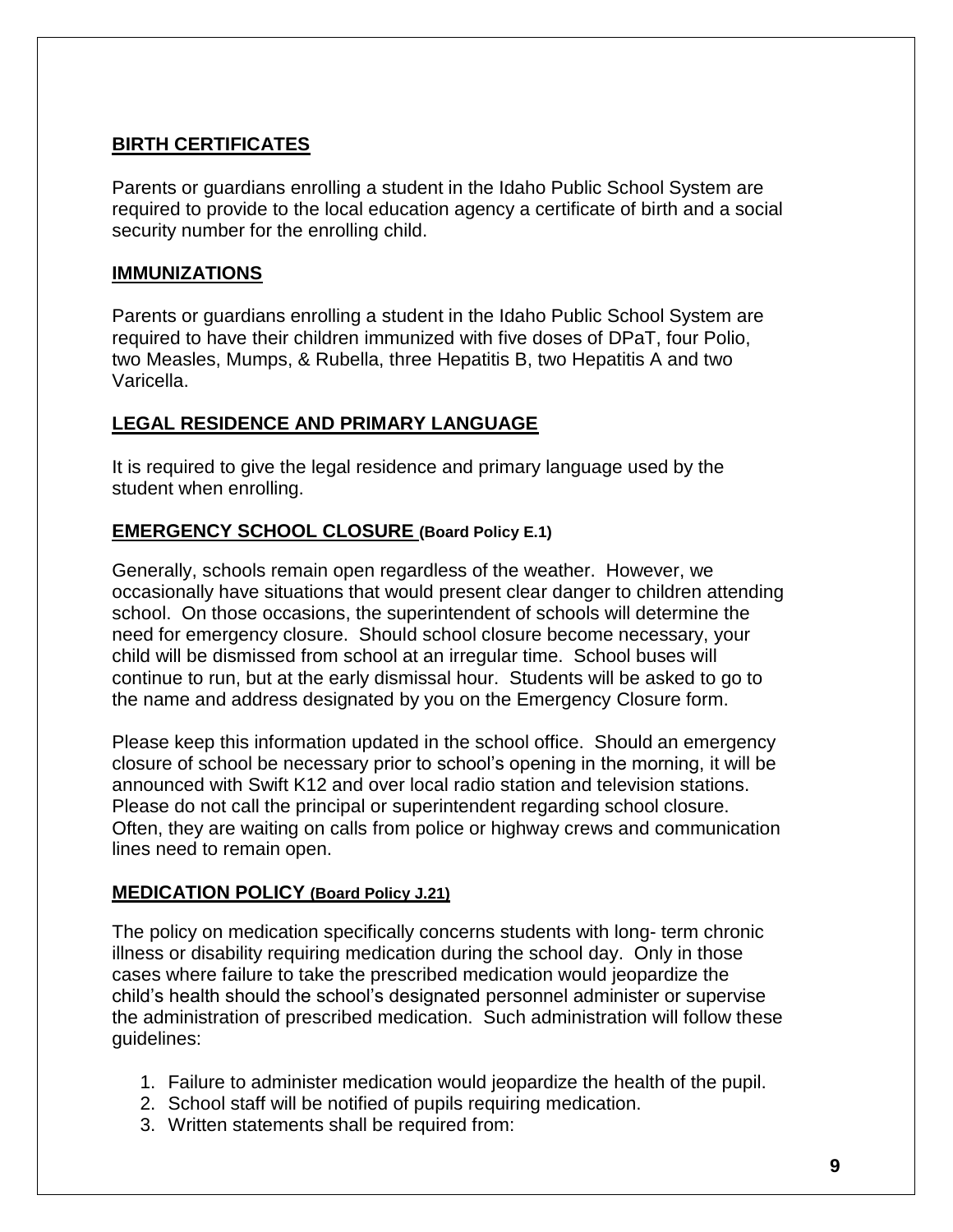- a. The physician, who shall indicate the necessity of the medication during school hours and specific directions as to its administration. Duplicate bottles of the prescription are helpful, one to be at the home and the other in school.
- b. The parents, who shall request the designated school personnel to administer said medication in the dosage prescribed by the physician (thereby releasing the school personnel from liability should adverse reaction occur as a result of medication).
- 4. One individual according to the schedule indicated by the physician shall regularly supervise administration of medication.
- 5. Medication, including aspirin, will not be given without parent permission. All medications are to be left in the school office.

## **ACCIDENTS, ILLNESS**

School personnel shall give all emergency and necessary care to any student who is ill or are injured on school property. If any further treatment is required it shall be the responsibility of the parents and/or guardian. Parents and guardians will be notified in case of illness or serious injury to the student. Parents are responsible for coming to the school and picking up the child. **This requires that you give the school the phone numbers where you can be reached at any time.**

Children who are ill should be kept home. When a child has recovered and is no longer contagious, they may return to school. The child must bring a note from the parent for each day they are to remain indoors stating the reason for such.

#### **PARENT-TEACHER CONFERENCES (Board Policy I.28)**

A conference with the parents of each child will be scheduled at least annually. Parent-teacher conferences are scheduled at the middle of the first trimester and again at the middle of the third trimester. However, we welcome conferences with parents at any time during the school year. We sincerely believe that open communications between parents, teachers and children are absolutely essential to quality education. Always try to provide the teacher with prior notice that you will be in and the reason for your visit.

#### **PROTOCAL FOR LICE**

Lice are listed on the Department of Health Disease Poster as skin disease. Early exclusion from school and immediate treatment are very important as the child's entire family and household may become infested. Therefore:

- 1. Any student suspected of having head lice or nits in their hair should be removed from the classroom and sent to the school office to be checked.
- 2. A school team should determine if head lice or nits exist on the student. The team may consist of the school secretary, school counselor, companion and teachers trained to identify an infestation.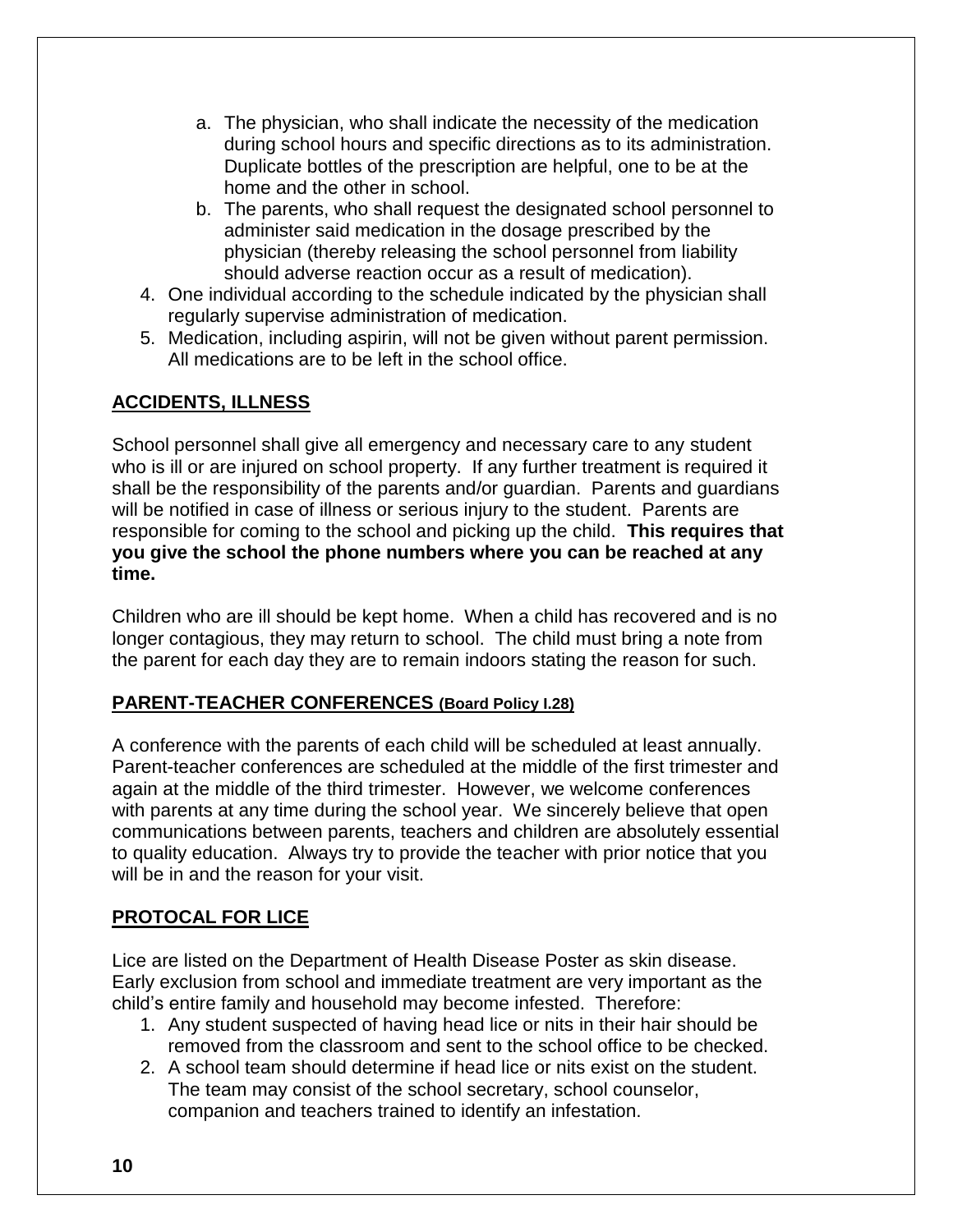- 3. If it is the consensus of the team that a child has a presence of either lice or nits, the parents will be notified immediately to come and retrieve the student from school. The parents will receive a letter about what was found and a quick reference guide on head lice from the South Central Health Agency.
- 4. Students in the classroom who were exposed will receive a letter notifying them of the exposure.
- 5. The infected student must go straight to the office when returning to school. Students may not ride the bus until they have been cleared to return to school by the office. The parent or guardian should remain at school until the student has been cleared.
- 6. There must be an absence of lice and total absence of nits before a clearance will be given by the office.

#### **SCHOOL VISITORS (Board Policy K.4)**

Parents and guardians are welcome to visit the school if prior arrangements have been made. Student visitors will not be allowed because of insurance liability. **ALL ADULTS ARE TO REGISTER IN THE OFFICE UPON ARRIVAL**. Visitors are not allowed on the playground during school hours.

#### **STUDENT LIABILITY FOR INJURIES**

Parents have the responsibility to carry insurance for any and all potential injuries to their child. Public schools do not carry insurance for individual student injuries that may occur while students are in school. The school does distribute advertising flyers at the beginning of each school year for insurance coverage that can be purchased separately.

#### **PARENT / STUDENT SERVICES**

#### **COMPLAINT PROCEDURES (Board Policy K.7)**

When a parent has a complaint, it is best to try to resolve the problem at the level of occurrence. For example, if a problem relates to a classroom experience, parents should first make an appointment to discuss the matter with the classroom teacher. If the problem is not resolved after the parent-teacher meeting, you should talk with the principal. However, if the parent is concerned about a general school situation, relationship, or condition, the parent should talk to the school principal first. If concerns are unresolved, please refer to board Policy K.7.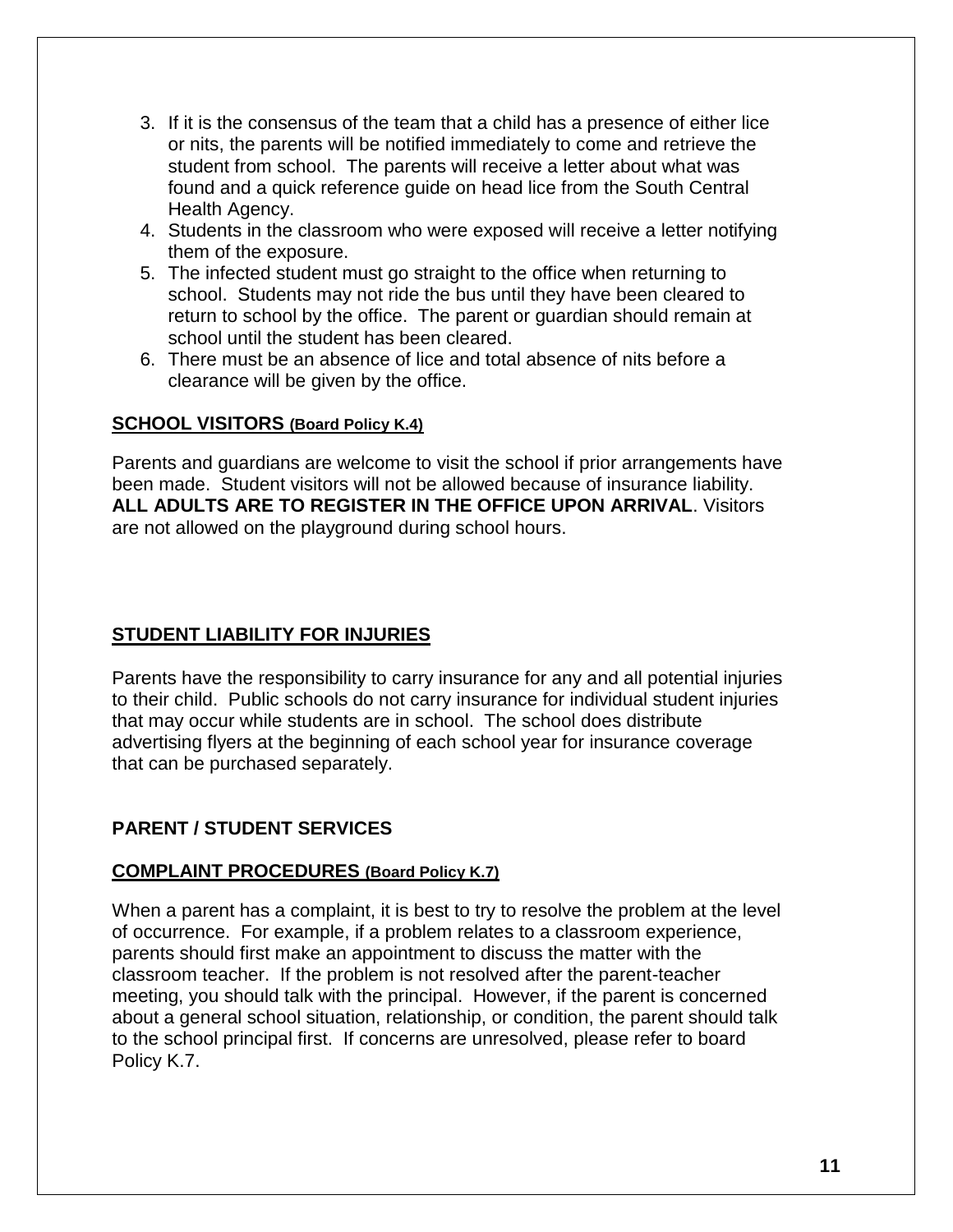#### **LUNCH AND BREAKFAST PROGRAM**

The student lunch program is maintained as a vital part of the health program of the school. To encourage nutrition, a well-balanced lunch is offered Monday through Friday. Service to elementary students begins daily at 11:30am. The lunchroom program is financially subsidized by the state. As such, certain guidelines must be followed:

- 1. Students will be served everything that is on the planned menu unless a written statement from a doctor is received which will allow nonservice of foods listed by him/her.
- 2. Lunch accounts must be kept current. If a student's account is not kept current, meals may be refused.

#### **LUNCH PRICES**

| Daily  | \$2.50              |
|--------|---------------------|
| Weekly | \$12.50             |
| Adults | \$4.00              |
| Milk   | $\mathbb{S}$<br>.50 |

#### **BREAKFAST PRICES**

Daily Free Adults \$ 2.50

#### **DRUG-FREE SCHOOL AND SMOKE FREE SCHOOL**

The Filer School District is a drug-free zone. The possession and use of alcohol, tobacco and illicit drugs by students at school or while attending any school activity is strictly prohibited. Disciplinary sanctions up to and including expulsion and referral for prosecution will be imposed on students who violate these policies. Information on drug and alcohol counseling, rehabilitation and re-entry programs are available at all school district counseling offices.

#### **INSURANCE**

The school, itself, has no insurance for students injured at school. It does however encourage parents to purchase a policy through a company, which could help cover the costs should a student be injured. If you are interested in a plan, information is available at the time of registration. Information is also available in the school office.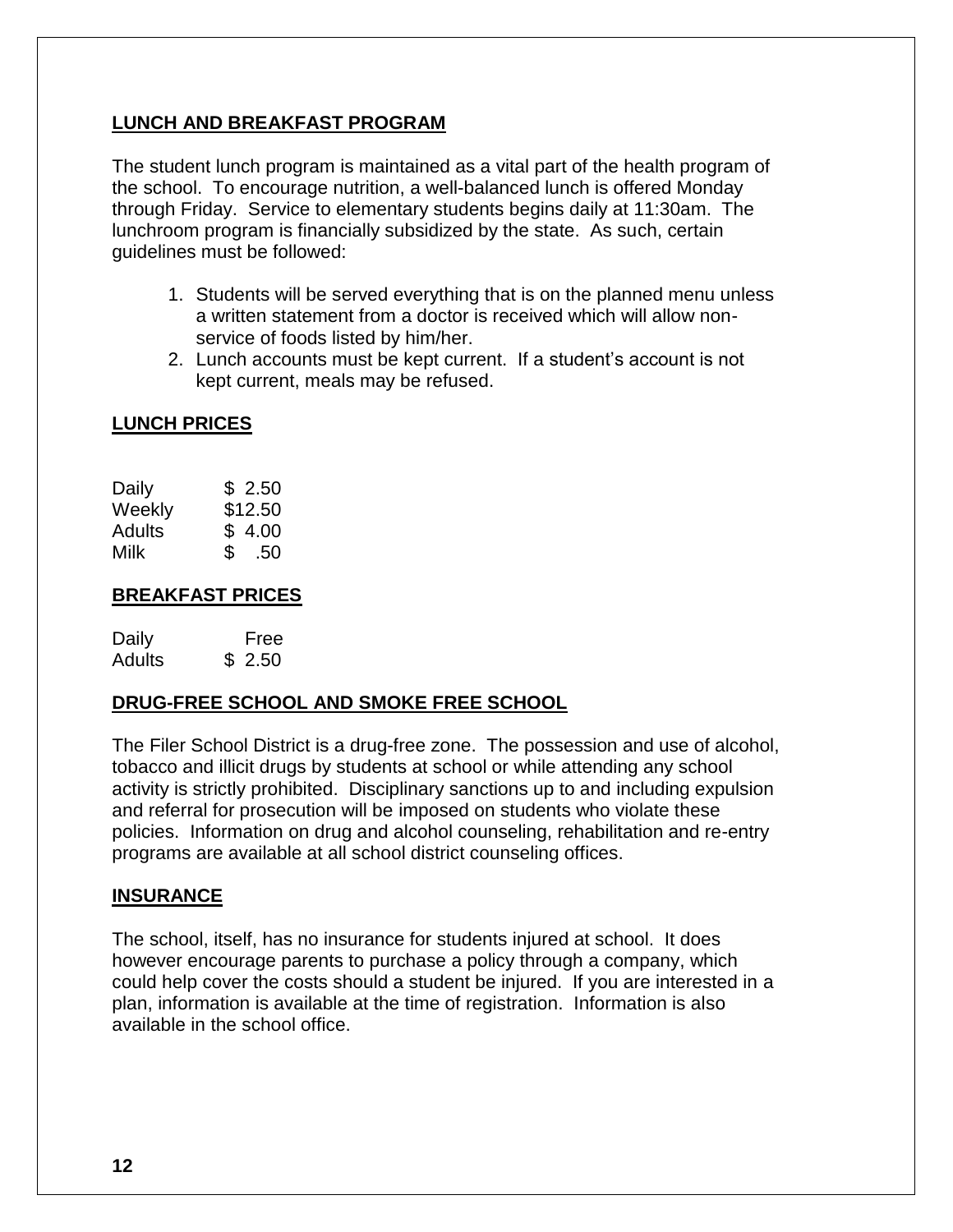#### **LIBRARY**

Student usage of the library is encouraged during regular school hours. Our library is complete with numerous books, reference materials, magazines, local newspapers, computers, and audio-visual materials.

#### **PTO AND COMMUNITY INVOLVEMENT**

Membership on several committees includes a representative of the Filer community. We encourage your active participation. The Filer Elementary School also has a very active Parent/Teacher Organization that always welcomes new and interested members.

#### **STUDENT PICTURES**

Individual and classroom group pictures are taken of the students at Filer Elementary School. These photos are taken by a commercial firm and are available at a nominal cost.

#### **SUPPORT SERVICES (Board Policy I.14**)

Many of our students possess individual learning needs that are served by the following support programs.

Special Education classes are offered, via the Individual with Disabilities Education Act (IDEA) which are designed to serve children with disabilities, aged three to twenty-one, with developmental delays, learning disabilities, mental retardation, emotional impairment, speech and/or language impairment, hearing impairment, physical disabilities, chronic illness or visual impairment.

Students may be referred to these classes by a parent, teacher or physician. Enrollment is based on the findings of the Child Study Team assigned to that particular student. This is a federally funded program.

Students demonstrating language disabilities and/or articulation problems will be served by the Speech/Language Pathologist on the advice of a child study team. Students may be referred to this program by the parent, teacher and/or physician.

A Child Study Team who will review all test data with parents and make placement recommendation along with the parents must make placement in any special education program. Parents are members of their child's Child Study Team. Parents who feel that their children require any of these services are urged to make an initial contact with the classroom teacher or principal.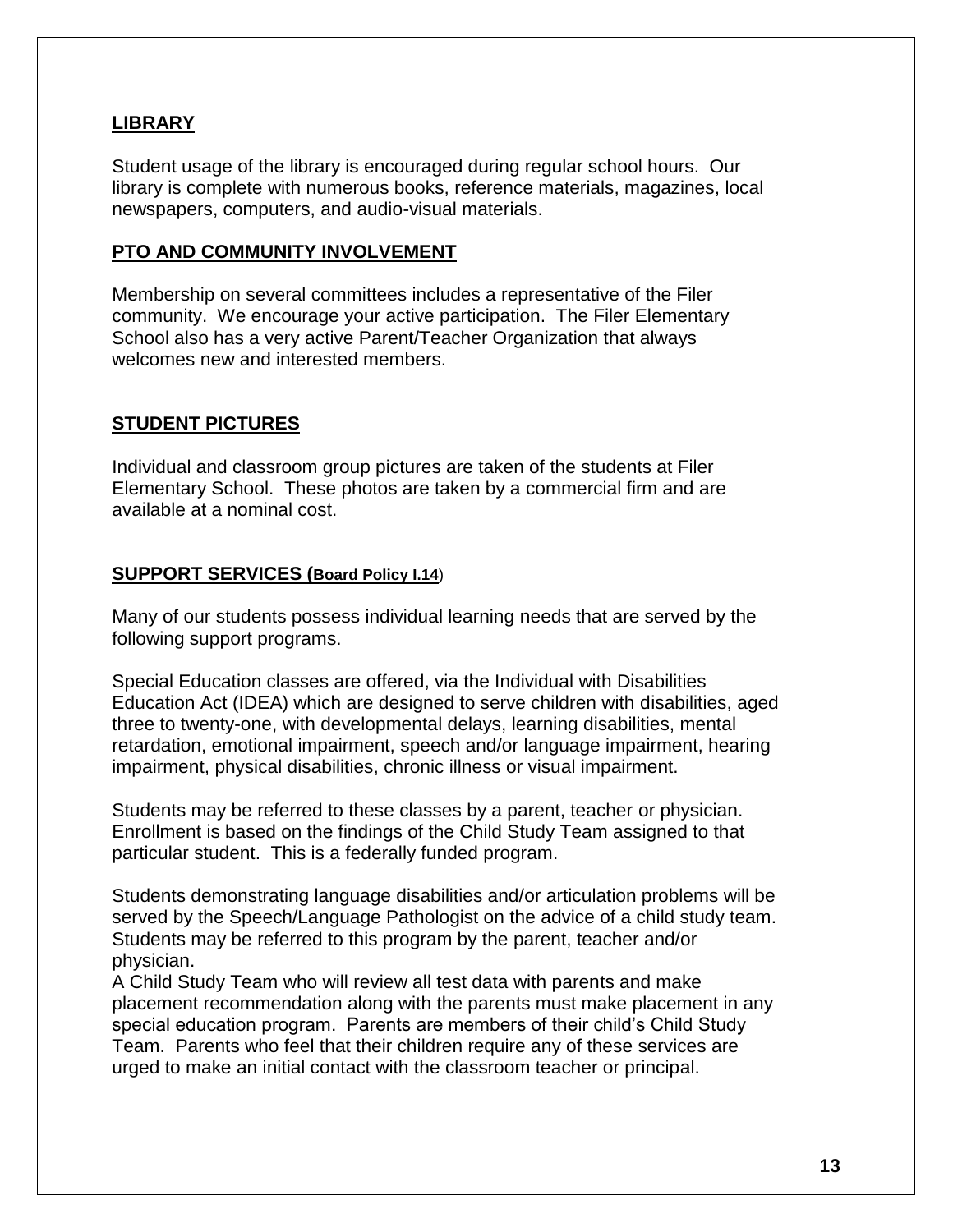Title One, also federally funded, is designed to supplement classroom learning in reading and mathematics. Students functioning below the average may be referred for the additional support of this program.

Elementary Counseling Services are also available.

#### **FILER ELEMENTARY SCHOOL STUDENT ACTIVITIES**

#### **ASSEMBLIES**

Assemblies are a regularly scheduled part of the curriculum and as such are designed to be educational as well as entertaining experiences. They provide one of the few opportunities in school to learn formal audience behaviors. Regardless of the type of program, courtesy demands that students be respectful and appreciative. Assemblies presenting programs to youth are presented at various times throughout the school year.

#### **FIELD TRIPS (Board Policy I.24)**

Field trips are offered to any student as an educational part of their curriculum. Parents will be notified prior to the trip as to any special needs of the students. It is recommended that students ride the bus both ways on field trips unless a note excusing the child from riding the bus is turned in to the office prior to the trip.

Field trip participation is based on the student's ability to represent the Filer School District in an appropriate manner. Students who have demonstrated the need to remain at school as a result of disciplinary infractions will receive their academic instruction at school during the time scheduled for the field trip.

#### **HEALTH EDUCATION**

Students at Filer Elementary School will receive education pertaining to human sexual reproduction and communicable diseases such as AIDS. This information is designed to be appropriate to the student's age level. If a parent does not wish the child to receive this instruction, the school should be notified in writing. This information is usually presented in the spring of fifth grade.

#### **PHYSICAL EDUCATION**

Students are expected to participate in all school activities. For this reason, please make sure they are properly dressed. Tennis shoes or running shoes are required for elementary P.E. classes. If you are unable to supply these, please contact the P.E. instructor.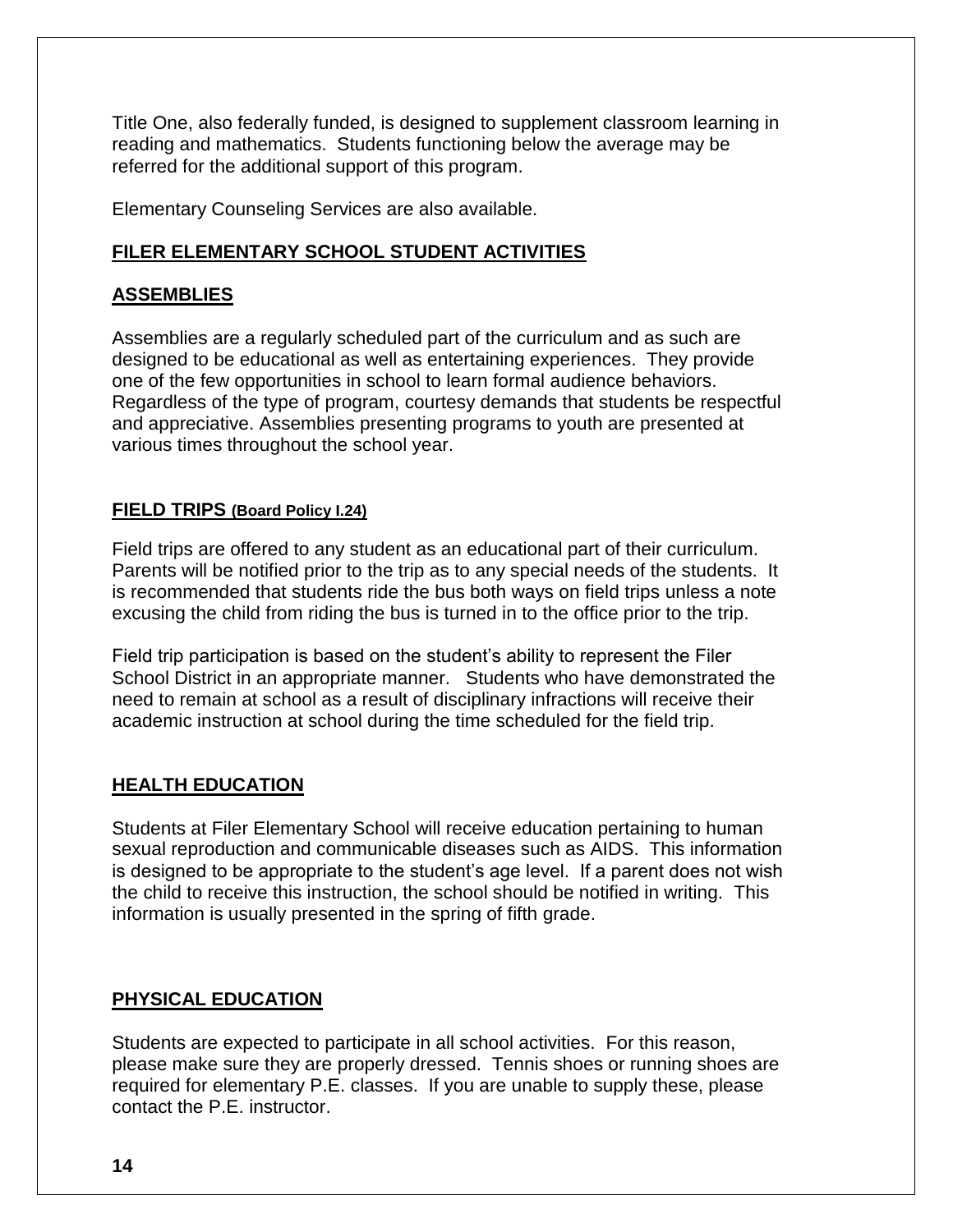#### **FILER ELEMENTARY SCHOOL STUDENT ACADEMICS**

#### **HOMEWORK**

Homework is used toward the promotion of learning. For this reason, Filer Elementary School students will be asked to practice, prepare or extend learning outside the regular classroom.

#### **MAKE-UP WORK**

Students will be given two (2) school days for each day missed to complete make-up work. For example, if the student is absent on Tuesday, the make-up work is due on Friday. It is the sole responsibility of the student to make arrangements with his/her teacher for make-up work.

#### **REPORT CARDS (Board Policy I.27)**

Report cards are sent home with students at the end of each trimester. Grades are assigned on the following scale:

| $90 - 100$ | $= A$ | $S =$ Satisfactory      |
|------------|-------|-------------------------|
| $80 - 89$  | $=$ B | $N =$ Needs Improvement |
| $70 - 79$  | $= C$ | $U =$ Unsatisfactory    |
| $60 - 69$  | $= D$ |                         |
| $00 - 59$  | $=$ F |                         |
|            |       |                         |

The grades recorded by the teacher are averaged in order to determine a student's academic grade. Grade notices are sent to parents at the midpoint of each trimester.

#### **RETENTION (Board Policy I.30)**

Student retention will be handled in the following manner:

- 1. Teacher will notify the principal no later than the end of the second trimester.
- 2. A parent-teacher conference will follow as quickly as can be arranged.
- 3. Parent and teacher will meet with the principal to agree upon proper grade placement for the following year.
- 4. The principal will make the final decision.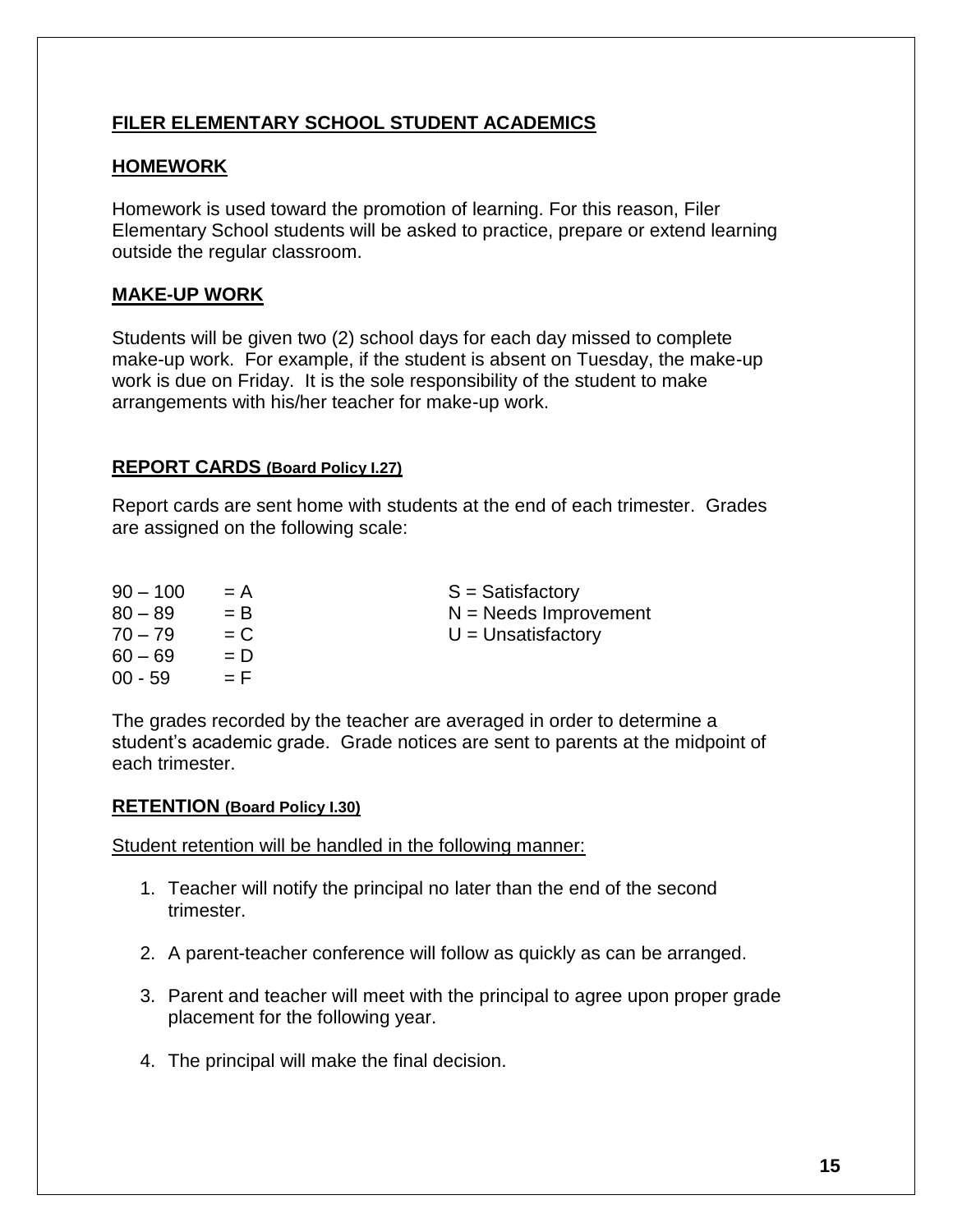#### **SAFETY DRILLS**

When the alarm sounds, teachers will direct students out of the building in an orderly fashion by the prescribed exit route posted in each classroom. Everyone must exit and remain outside until the all clear is given, upon which time students and teachers should proceed directly to their respective classrooms.

#### **STUDENT RECORDS AND REVIEW OF RECORDS**

A cumulative record of every child who enters school in the District shall be kept from the time they enter school and continue through grade 12. It shall contain pertinent information on his school progress and other data, which may contribute to the understanding of the child. The Family Educational Rights and Privacy Act establish the right of parents to have access to their child's school records. If you wish to review your child's school records, please contact the principal.

#### **STUDENT WITHDRAWAL**

If you leave the Filer School District, the procedure for withdrawals or transfers to another school is as follows:

- 1. Notify the school office.
- 2. Return all schoolbooks and property; make sure all fees i.e., lunches, library and activities are paid.

#### **TEXTBOOKS AND SUPPLIES**

Filer Elementary School provides textbooks for student use during the school year. Students are responsible for textbooks, library books and other school equipment issued to them. A charge will be levied for lost or damaged books or equipment.

Students are asked to bring pencils, pens, paper and other items consumed on an individual basis. A complete list of recommended supplies for each grade level is available in the Filer Elementary School office.

#### **PETS**

With prior teacher approval, students may bring pets to school for sharing if:

- 1. Arrangements are first made with the teacher.
- 2. Parents have the pet picked up as soon as the sharing period is over.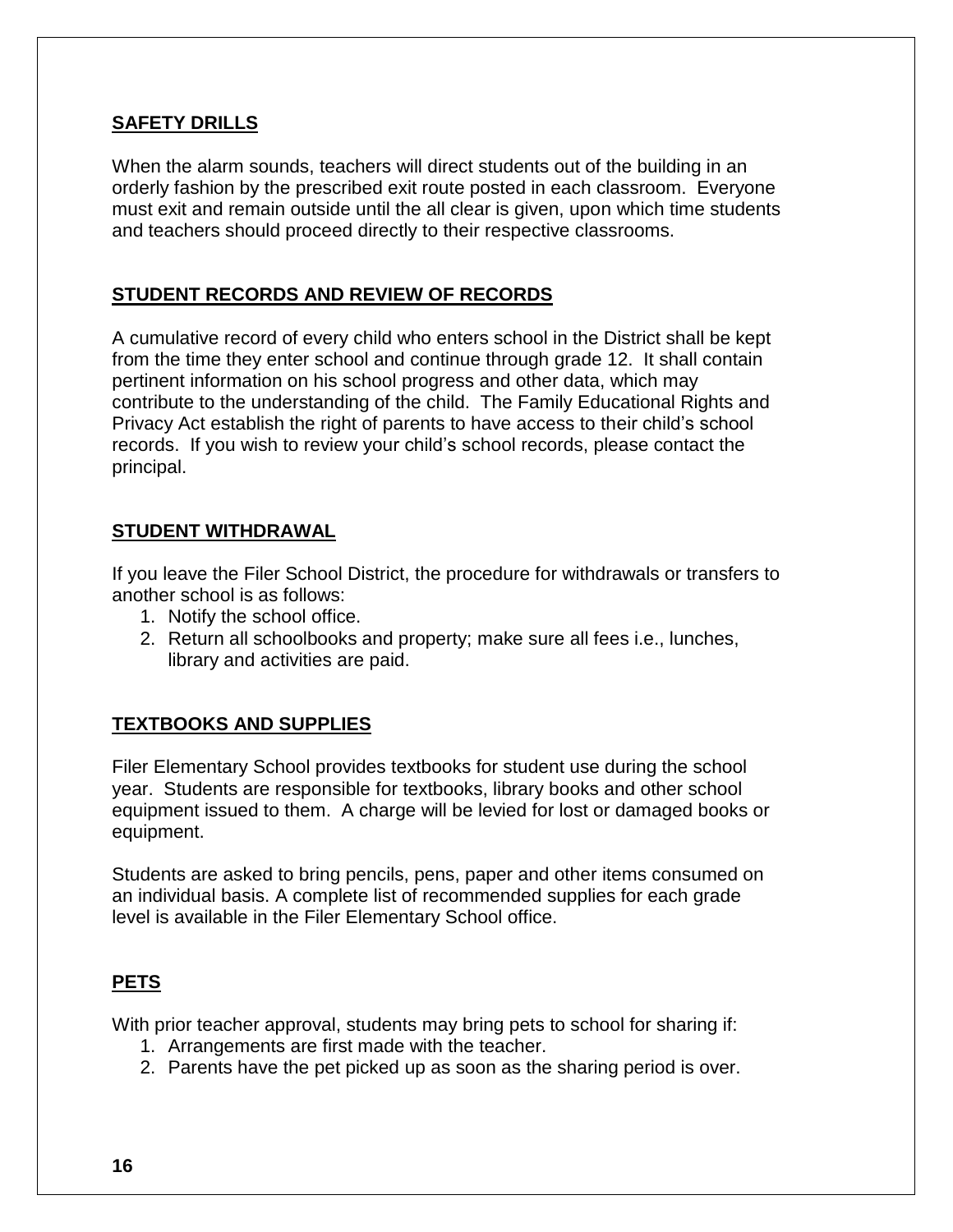#### **STUDENT DISIPLINE**

A matter of highest priority for this district is the maintenance of a safe and orderly learning environment for all students. Therefore, any student causing, attempting to cause or threatening to cause physical injury to another person may be suspended and/or recommended for expulsion to the Filer School Board. Further, any student attempting to use anything as a weapon will result in the student being referred to the Filer School Board for expulsion.

#### **GUN FREE SCHOOLS**

Under the Gun Free Schools Act of 1994 any student who is determined to have brought a firearm onto school district premises, (any setting under the control and supervision of the Filer School District), will be expelled from school for not less than one year. In addition, the Filer School District will refer any student expelled under this policy to the criminal justice of juvenile delinquency system. Firearms and weapons are those items defined in Section 921, Title 18, United States Code, or in Idaho Code Section 18-3302D.

Also, District #413 will not consider admission of a student who has been expelled from another school district for violating the Gun Free Schools Act until that student has completed the expulsion period of not less than one year. The timing will be based on written confirmation from the school district that initially expelled the student.

The school board may modify the expulsion requirement on a case-by-case basis as stated in Idaho code 33-205 and Public Law 103-382 section 14601. Discipline of students with disabilities shall be in accordance with the requirement of Part B of the Individuals with Disabilities Education Act (IDEA) and Section 504 of the Rehabilitation Act of 1973.

#### **SEARCH AND SEIZURE**

Students have rights established by law. These rights include freedom from discrimination, freedom from unlawful interference in the pursuit of an education and freedom from unreasonable searches and seizures.

Equipment such as lockers and desks belong to the school district and are available for student use as a convenience. Such equipment must be properly cared for and may not be used for storage of illegal items. Periodic inspections of lockers and desks may be conducted by school authorities for any reason, at any time, without notice, without student consent and without a search warrant. School officials may seize illegal items or other possessions, which constitute a threat to the health, safety or security of the possessor or others.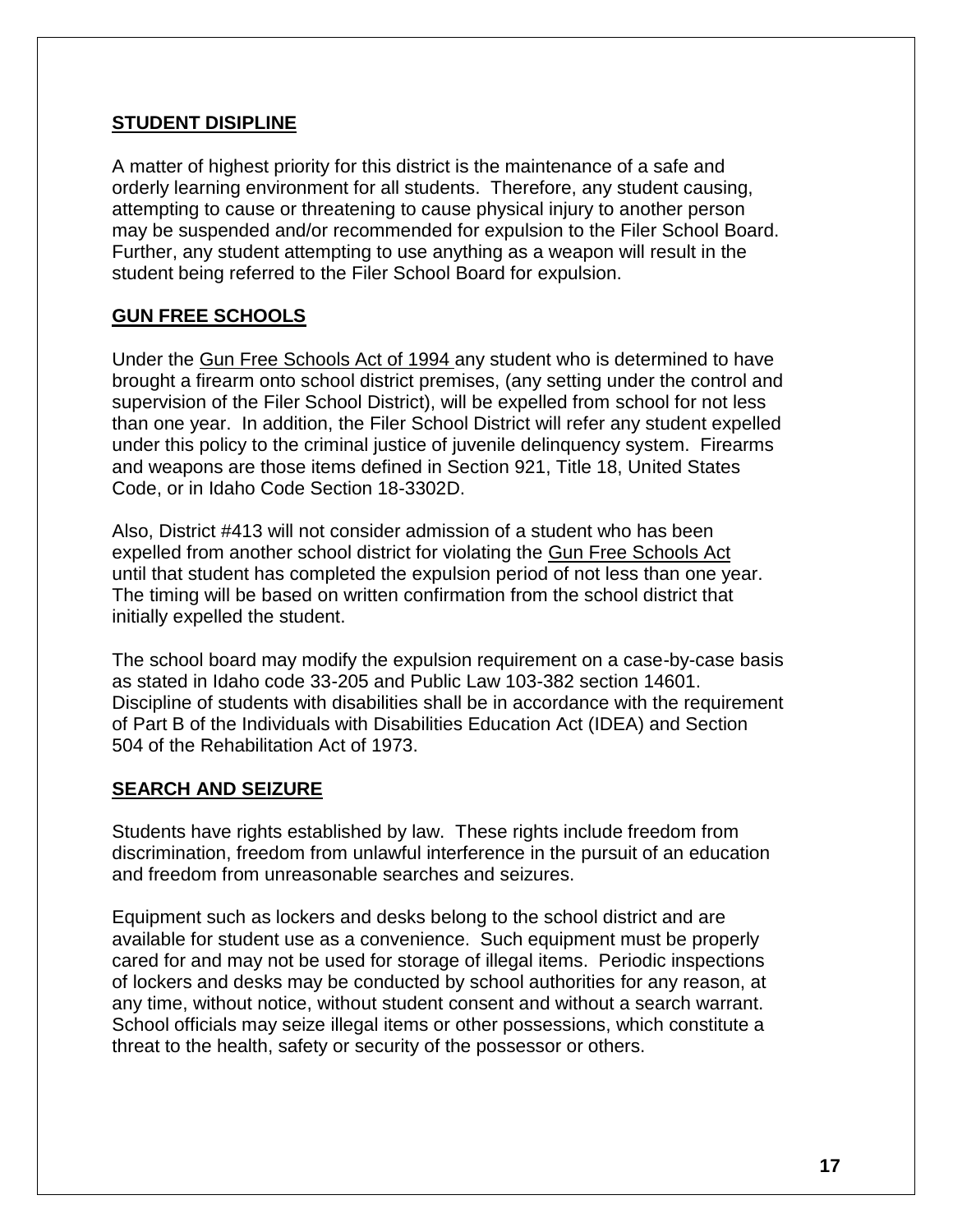#### **SEXUAL AND OTHER FORMS OF HARASSMENT**

The Filer School District is committed to providing a safe, positive learning and working environment for everyone. Any deliberate, repeated and unwanted sexual comments, looks, suggestions or physical contact that is found objectionable or offensive and causes discomfort is strictly prohibited and will not be tolerated.

The building principal is the person responsible for receiving oral or written reports of sexual harassment. An initial report may be made to a teacher, counselor, or staff member, who will then report it to the building principal. Any complaint will be thoroughly investigated. Disciplinary action may include, but is not limited to, reprimand, suspension or expulsion. Harassment of students of the same sex is also strongly prohibited. This includes any persistent behavior to cause physical harm, emotional and or personal distress. Bullying is addressed at length and detail later in the handbook.

#### **FILER ELEMENTARY SCHOOL DISCIPLINE PLAN**

Discipline is an essential and integral part of any successful education. Teachers are expected to maintain positive control of students at all times. Teachers are expected to discipline all minor infractions with their students and to utilize the principal only in emergency or serious infractions of school rules. In cases of persistent disregard for school rules, teachers should contact the parents and solicit their support in remediation of the problems. If the student continues to misbehave, the student may be referred to the principal. All students enrolled in Filer Elementary School are charged with the responsibility of abiding by accepted standards of good conduct at school, on the playground, walking to and from school and when riding bus transportation. Students, who engage in activities which interfere with the rights of others students or adults, or who by their actions bring discredit upon themselves or the school district, will be disciplined in accordance with the policies, rules and regulations of the Filer School District.

No school personnel should tolerate insubordination or any other, improper conduct on the part of any student. Such behavior will result in disciplinary action. Disciplinary actions may include, but are not limited to: a reprimand, counseling, time out, denial of privileges, extra work detail, in-school suspension, out of school suspension, parent notification or expulsion, teacher, parent and/or principal conference.

In the classroom, each teacher will have their list of consequences and rules visible for students to see. Detention and/or a trip to the principal might be on the teacher's list of consequences. Usually the principal will be the bottom consequence on the teacher's list of discipline. If the student is sent to the principal's office, the principal may call the parents or deal with the matter himself.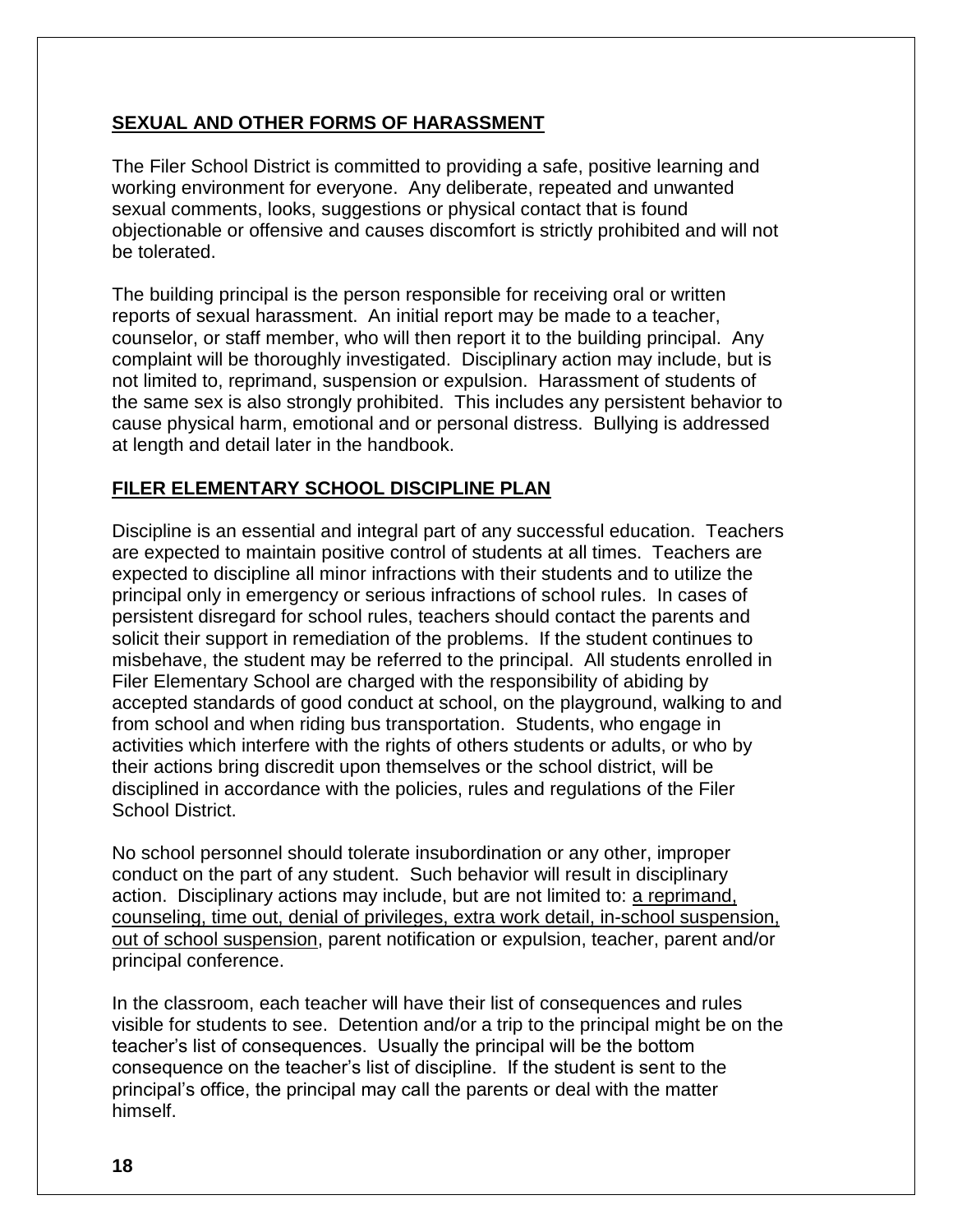After the child is referred to the principal's office, the child begins to fall under the administrator's steps of discipline. This is a more formal documentation procedure. The principal's disciplinary actions usually begin with a warning and counseling and could end with a recommendation to the Filer Board of Trustees that the child be expelled from school and referred to the court system. A written report of each action taken will be kept in a computer record.

The students and staff should be courteous at all times. Staff will not accept noncourteous actions such as: obscene language or gestures, wearing hats in the building, name calling or insults, rudeness to adults or other students, booing or whistling in assemblies. Hall passes are to be used whenever a student needs to leave the room during class time and the halls should be kept quiet during learning time.

The following behaviors are other examples of unacceptable behaviors: dirtying bathrooms, stealing, writing or marking on furniture and walls, tearing down displays, using another person's property without permission, littering, mutilating or destroying school property, disobeying lunchroom rules and chewing gum, threatening or intimidating other students or adults.

The students will act appropriately in the classroom and school building. Accidents can happen very easily. No horseplay in the building. Students should not sit or stand on desks or backs of chairs. Under most circumstances, students will not be allowed in the room without adult supervision. Playground equipment must be used in the correct and safe manner as determined by the school. Illegal and controlled substances such as tobacco, alcohol and drugs are strictly prohibited on school property.

Due Process will be followed with regard to the rights of students. Students have rights established by law and freedom from discrimination and freedom from unlawful interference in their pursuit of an education, freedom from unlawful search and seizure.

#### **FILER ELEMENTARY DISCIPLINE PLAN**

This discipline plan is designed with two primary purposes in mind. First, we want all students and parents to have a written list of the behavioral expectations we have for our students. This list consists of rules and possible consequences when there is a violation of the school rules. We have not endeavored to list every possible rule, but instead, tried to instill a sense of responsibility we all share. That responsibility is: To Treat Others with Respect and Dignity. We all want the playground and classroom to be a pleasant and safe environment where students can relax, learn and enjoy themselves. This plan will be reviewed and/or amended as the need arises.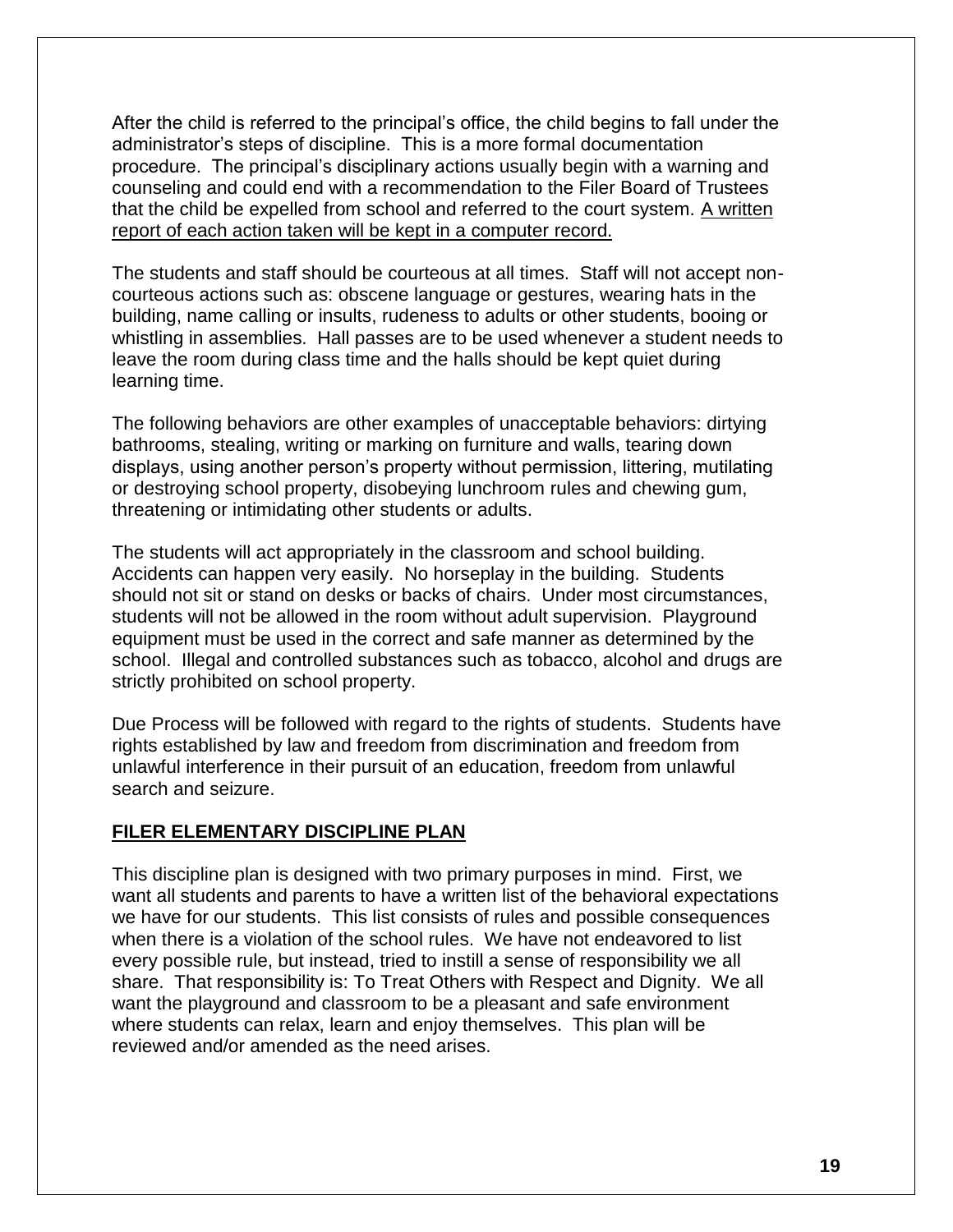#### **BASIC SCHOOL RULES**

- 1. Every adult and student is to be treated with respect and dignity at all times.
- 2. Listen to and follow directions the first time they are given.
- 3. Keep your hands, feet and objects to yourself.
- 4. Absolutely no fighting—under any circumstances.
- 5. School is your job. Come prepared for class, to listen and complete all assigned work.

#### *Every Teacher has a Right to Teach, Every Student has a Right to Learn.*

#### **ELABORATION OF SCHOOL RULES**

- 1. Every adult and student is to be treated with respect and dignity at all times. This means you do not call other students bad names, tease other students, or say or do anything that might hurt someone else's feelings.
- 2. Teachers will develop specific classroom rules each year. Their classroom plan will be posted.
- 3. Listen to and follow directions the first time they are given. This means you are to listen attentively to any adult who is talking to you.
- 4. Keep your hands, feet and objects to yourself. Do not push, shove or touch other students. Do not trip, hit or distract other students.
- 5. Absolutely no fighting under any circumstances. Never hit, kick or attempt to physically injure another student. Do not provoke or encourage other students to fight. Do not hit, kick or "play fight". If it looks like fighting, it is fighting.
- 6. School is your job. Come prepared to listen and complete all assigned work.
- 7. Students should not bring any type of trading cards to school, i.e., Pokeman, baseball, sports cards or any electronic games.

#### **SPECIFIC PLAYGROUND RULES:**

- 1. Use playground equipment properly and as it was designed to be used. No running up slides, swinging double, jumping out of swings.
- 2. Do not throw any objects (rocks, snowballs, ice, etc.) that could injure another student.
- 3. No tackle football or other rough body contact games, this includes rough soccer, King of the Mountain, or rough chasing games. Do not exclude other students from the games and activities you are playing.
- 4. No iPod, electronic devices, radios, skateboards, roller blades, bicycles, etc. on the playground.

Also see rules 1-7 under "Elaboration of School Rules". These rules apply to the playground as well as the classroom.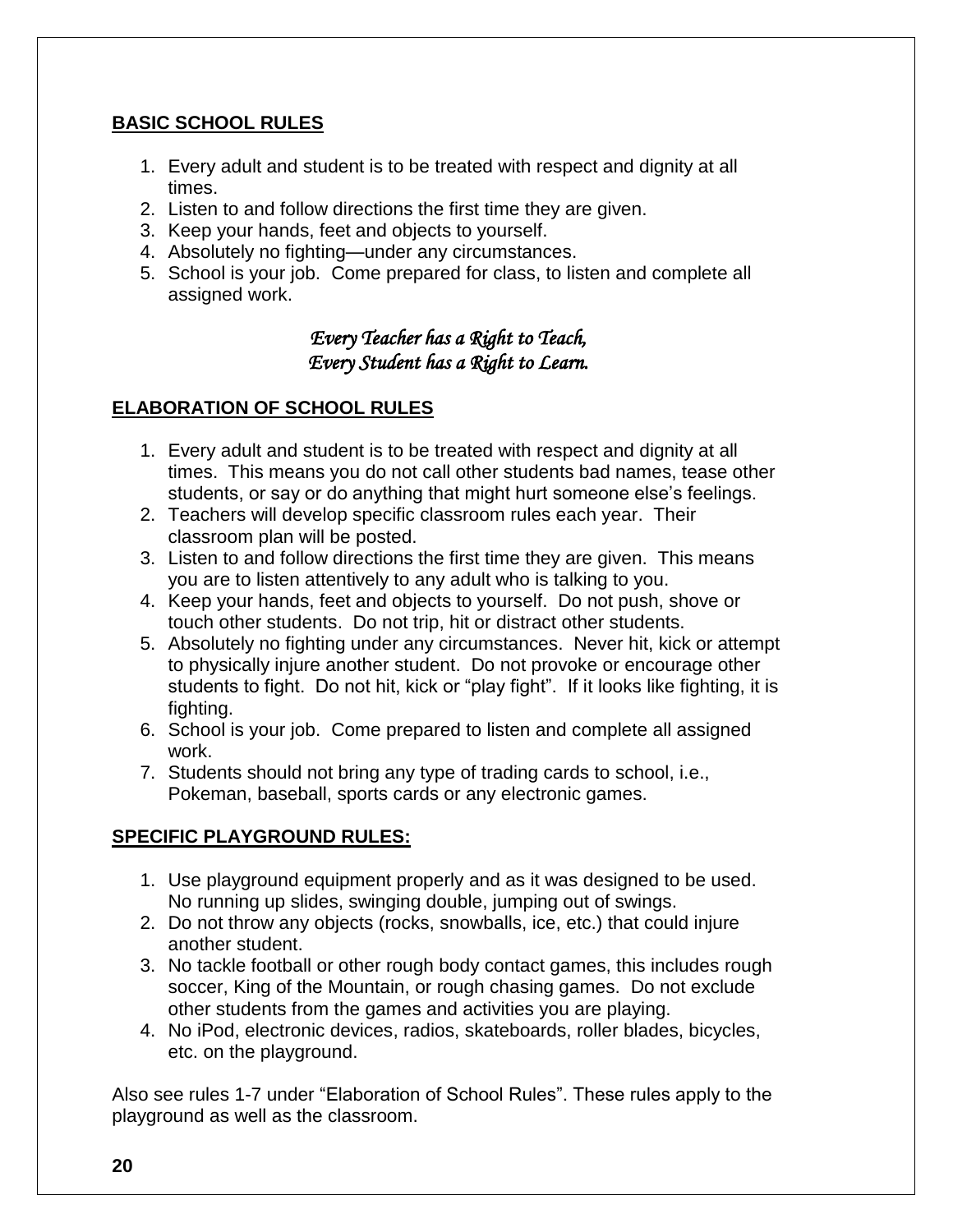When students break a rule, logical consequences will be applied to emphasize that school rules must be followed for the welfare and safety of all students. Disciplinary action must be treated in a consistent manner to be effective. A discipline plan will be used as a guide for teachers and parent action.

Students should be dismissed to the playground at or following the bell. A playground duty or aide will be on duty to take over supervision for the classroom teacher.

Students unable to follow playground rules will be given a warning and/or sent to timeout. If that same student breaks another playground rule, during that same week, they will be sent to detention.

Whenever a student is referred to detention from the playground, a detention slip must be completed by the teacher or duty aide on duty. If a student serves several days in detention, the principal may notify parents and inform them of the problems their child is having at school.

#### **SCHOOL / LUNCH DETENTION**

When a problem is serious enough to require detention, then the teacher or aide may wait with the student while they call their parents. This can be done during special classes or recess or send the student to the office with a note if the teacher does not have a break before the end of the day. Detention will be held in a separate room. A teacher will supervise the detention area. Maximum number of consecutive detention days assigned by teacher or aide is five. The principal will be notified through the detention slips at the end of the week.

If students persist in inappropriate behavior on the playground then they may be referred to the principal. The principal may contact parents and: a) assign an extended period of detention; extended suspension off the playground; b) place student on in-school suspension; or c) place student on out-of-school suspension d) after school detention is also a possibility.

An on-going cumulative record will be kept on students who repeatedly disregard the rules.

#### **A SAMPLE OF A TYPICAL CLASSROOM DISCIPLINE PLAN**

- 1. Warning. Use of clips or tokens of some kind.
- 2. A variety of classroom consequences: time out, last in line, place head on desk, etc.
- 3. Miss all or part of recess;
- 4. Call parents to make them aware of the concerns;
- 5. Send to principal's office.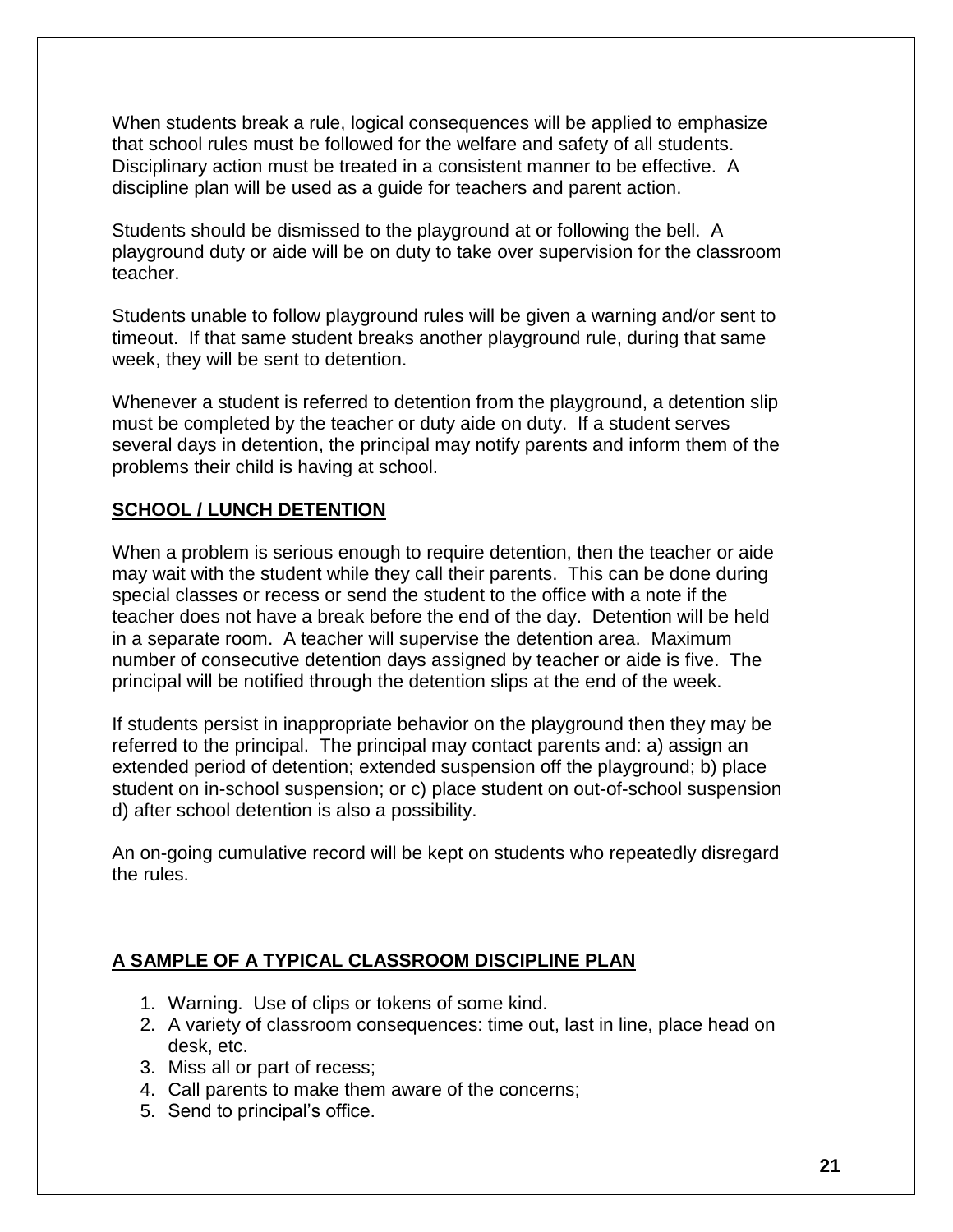#### **BUS RULES AND BUS EXPECTATIONS**

A school bus driver represents the school authority and is responsible for the passengers in the bus. The driver has suspension and authority over the passengers and must require passengers to follow certain rules of behavior. Only regularly scheduled bus students are to ride the school bus. Riding the school bus is a privilege, and misbehavior on the bus may result in detention, suspension from school and/or loss of the privilege of riding the bus.

*Our focus is on safety. We want the driver's attention on the road and on traffic conditions. Parent cooperation is essential to this purpose. Variations in location of a student's departure from the bus must, therefore, be accounted for by a note signed by you and approved by the bus driver* 

#### **PRINCIPAL'S LADDER OF DRASTICS**

- 1. Time out in the principal's office, lectured on proper behavior. Parents may be notified.
- 2. Suspension off playground for an extended period of time. Parent may be notified.
- 3. A student's access to portions of the playground may be limited.
- 4. Place student on out-of-school suspension for one to five days. Parents will be notified.
- 5. Students who refuse to comply with acceptable standards of behavior may be recommended to the Board of Trustees for expulsion. Students then become involved with the court system.

#### **SEVERITY CLAUSE**

If a child's misbehavior on the playground is so severe as to pose immediate danger or threat to other children or if the child is using illegal substances, the child should be immediately referred to the principal's office.

#### **POLICY ON BULLYING**

Bullying is aggression that occurs when a person(s) perceives a power imbalance, and this power imbalance is used to victimize another person(s) through an intentional, unwanted, and unprovoked verbal, emotional, and/or physical action, which results in the victim feeling oppressed. Bullying can be limited to a single incident. However, most cases are characterized by repeated harmful actions.

Students must be able to freely report incidents of bullying, and retaliation for reporting will not be tolerated. Students who engage in bullying or retaliation will be punished according to current administrative disciplinary standards. Punishment may range form verbal reprimand to expulsion.

Types of bullying may include, but are not limited to**:**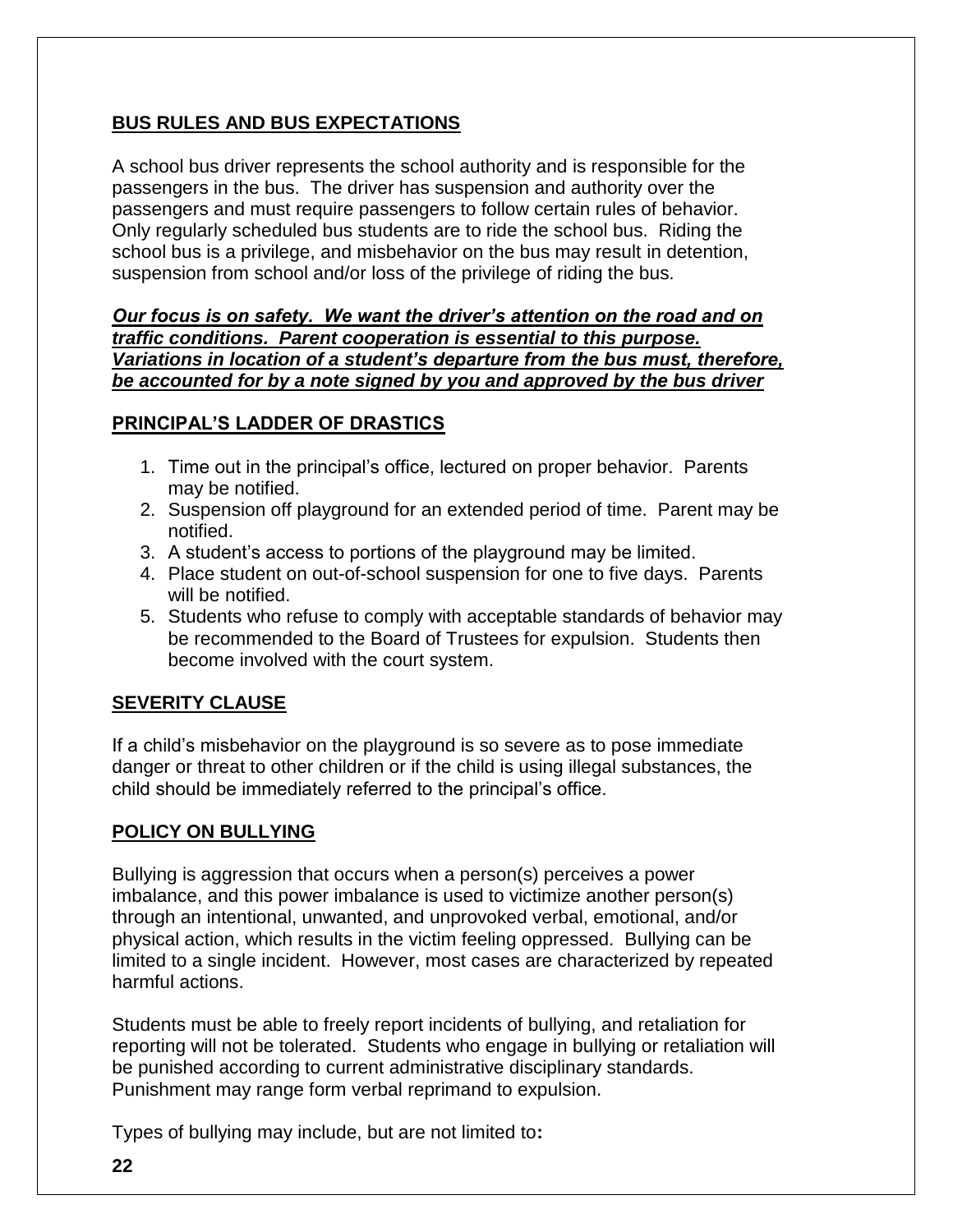- ❑ **Physical bullying**  when the bully makes unwanted physical contact on another person(s). Some examples are punching, shoving and poking without provocation.
- ❑ **Verbal bullying** when the bully speaks to another person causing the person persistent discomfort. Some examples are hurtful, name-calling, teasing, and gossip.
- ❑ **Emotional (Psychological) bullying** when the bully's actions cause another person distress. Some examples are rejecting, extorting, initiating, manipulating friend, and profiling.

#### **Victim of bullying shall:**

- ❑ Clearly tell the bully (s) to stop
- ❑ Immediately report the incident to a responsible adult.
- ❑ If the bullying continues, report the incident to a responsible adult and make a written record of the incident including date, time, witness (es), and parties involved.

#### **To Minimize Risk of Being Accused of Bullying a Person;**

#### **Should:**

- ❑ Keep his/her hand to him/herself.
- ❑ Remember that NO ONE has the right to harm another person.
- ❑ Think before speaking.
- ❑ Immediately apologize for accidentally hurting another person; and report all incidents of bullying.

#### **Should Not:**

- ❑ Touch anyone without his or her permission, especially in a hurtful inappropriate way.
- ❑ Interact with a person after he/she has perceived your behavior toward them as being inappropriate and has told you to stop; or make remarks or take actions that may cause another person to feel oppressed, stressed, scared, or intimidated.

#### **FAMILY EDUCATIONAL RIGHTS AND PRIVACY ACT OF 1974. Filer School District #413**

The Family Education Rights and Privacy Act (FEPRA), a federal law, requires that Filer School District, with certain exceptions, obtain your written consent prior to the disclosure of personally identifiable information from your child's education records. However, Filer School District may disclose appropriately designated "directory information" without written consent, unless you have advised the District to the contrary in accordance with District procedures. The primary purpose of directory information is to allow the Filer School District to include this type of information from your child's education records in certain school publications. Examples include: